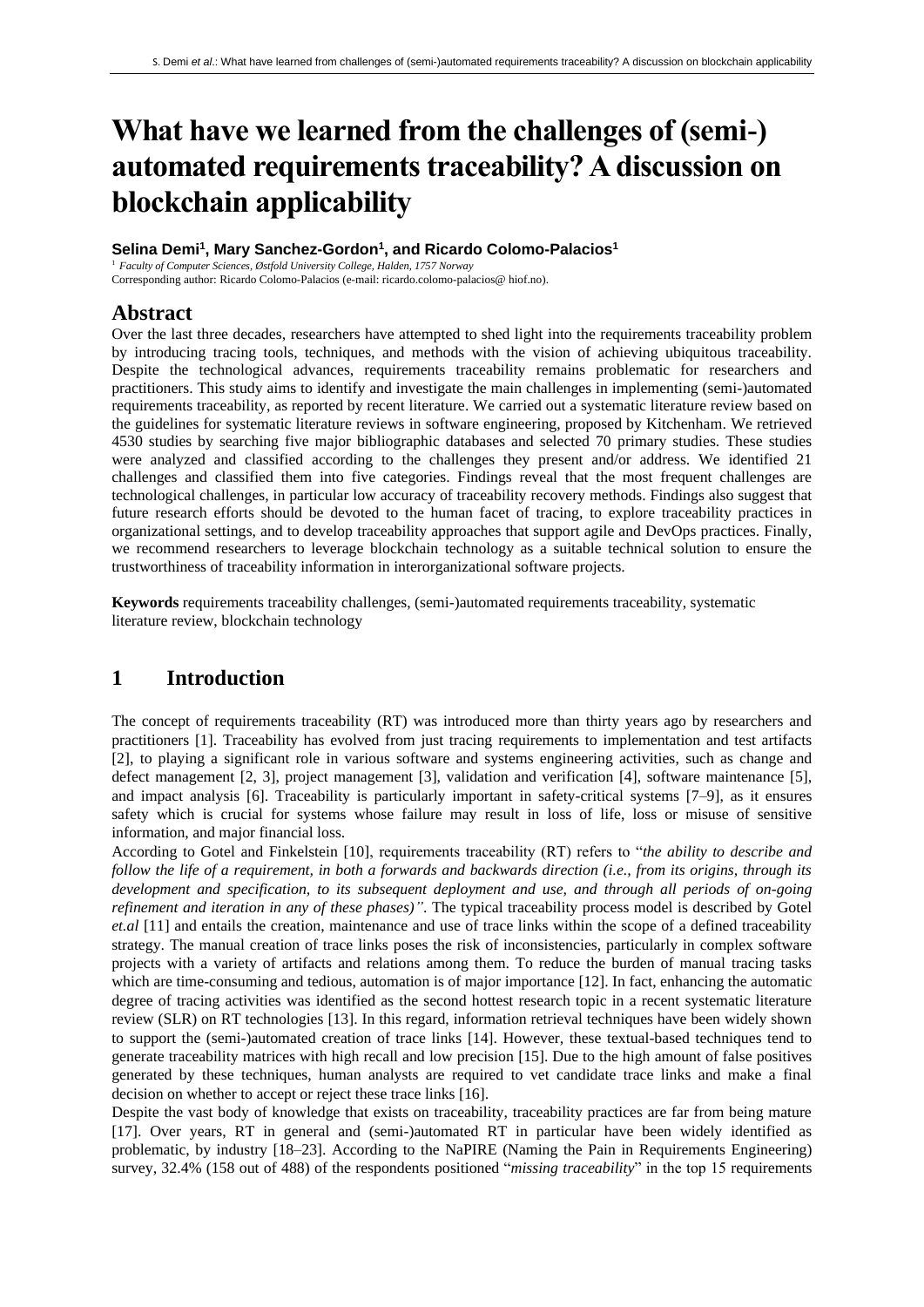engineering (RE) challenges [24]. This is a concerning value, given the consequences that the lack of traceability can reverberate throughout the software development process and product, such as less maintainable software or defects due to inconsistencies [17].

Traceability researchers strived to explore requirements traceability challenges that led to a lack of implementation or an implementation of RT in a haphazard manner [21, 25–27]. The foundational work in this dimension is laid by Gotel and Finkelstein [10]. These authors attribute the poor requirements traceability practices to the lack of a common definition and the perception that traceability is expected to address conflicting problems in the context of different users, projects and tasks. Further, the Center of Excellence for Software Traceability (CoEST) published a technical report in 2011 [28], in which traceability researchers and practitioners within CoEST presented their vision for traceability and identified eight challenges that need to be addressed to achieve the vision. The last challenge entails making traceability ubiquitous*,* i.e. traceability that is built into the system or software engineering process. This challenge has been named *the grand challenge of traceability,* as it requires progress with the seven remaining challenges: purposed, cost-effective, configurable, trusted, scalable, portable, and valued [28].

Our study aims to contribute to this body of knowledge by identifying and classifying challenges of (semi- )automated RT, as reported by recent literature. To achieve this aim, we carried out a systematic literature review and reviewed 70 primary studies. To the best of our knowledge, the last similar literature review was conducted in 2009 by Winkler and Pilgrim [17]. Therefore, there is a need for an updated and comprehensive study that intends to provide a holistic view of (semi-)automated RT challenges (for related works, see Section 2).

The contributions of this study are as follows: *(i)* the identification of 21 domain-agnostic challenges and their classification into five categories, *(ii)* the proposal of blockchain as a suitable solution to ensure reliability and availability of traceability across organizational boundaries *(iii)* the identification of research gaps and the call for further research efforts in the following dimensions: *distributed traceability*, *human factors*, *traceability approaches in agile and continuous software engineering,* and *more exploratory studies* in order to enhance the comprehension of traceability practices.

The remainder of the study is organized as follows: We present related works in Section 2, and the research methodology in Section 3. In Section 4, we introduce the results in terms of the primary studies overview and the identification of the challenges. These results are discussed in relation to related work in Section 5, along with directions for future research and validity threats. Finally, we conclude the study in Section 6.

### **2 Related Work**

The summary of related works is provided in Table 1 and it indicates that the last comprehensive literature review focused on RT challenges is conducted in 2009 and published in 2010. In what follows, we present related works:

Ramesh [29] conducted surveys with participants in 26 organizations and classified them into low-end and highend users of traceability, according to their underlying motivation to implement traceability. While low-end users perceive traceability as a mandate, high-end users perceive traceability as an important quality attribute of system and software engineering. This study also presents factors influencing the practice of requirements traceability and categorizes them into environmental, organizational and system development contexts. However, the emergence of distributed development and agile paradigms introduces the need for a new study in this dimension.

Blaauboer et al. [18] conducted a case study in order to identify factors influencing the decision to use requirements traceability. Given the management perspective of this study, the following factors were identified: organization awareness, customer awareness, return on investment, stakeholder preferences, and process flow. The authors emphasized the lack of awareness of software project leaders regarding traceability. Conversely, the scope of our study is not limited to the management perspective.

Kannenberg and Saiedian [30] identified the following challenges of implementing RT: costs, change management, different stakeholders viewpoints, organizational problems, and poor tool support. They observed that many organizations struggle to comprehend the importance and benefits of traceability and suggested organizational changes and better tool support in order to reap these benefits. Winkler and Pilgrim [17] carried out an extensive literature review that was conducted in 2009 and published in 2010. The goal of this study was to explore traceability in requirements engineering and model-driven development. These authors pointed out natural, technical, economical, and social factors that hinder the implementation of traceability practices in industry. Additionally, they recommended further research on improving the human factor in traceability, enabling distributed traceability, and providing support for practical problems in industry. Our study follows a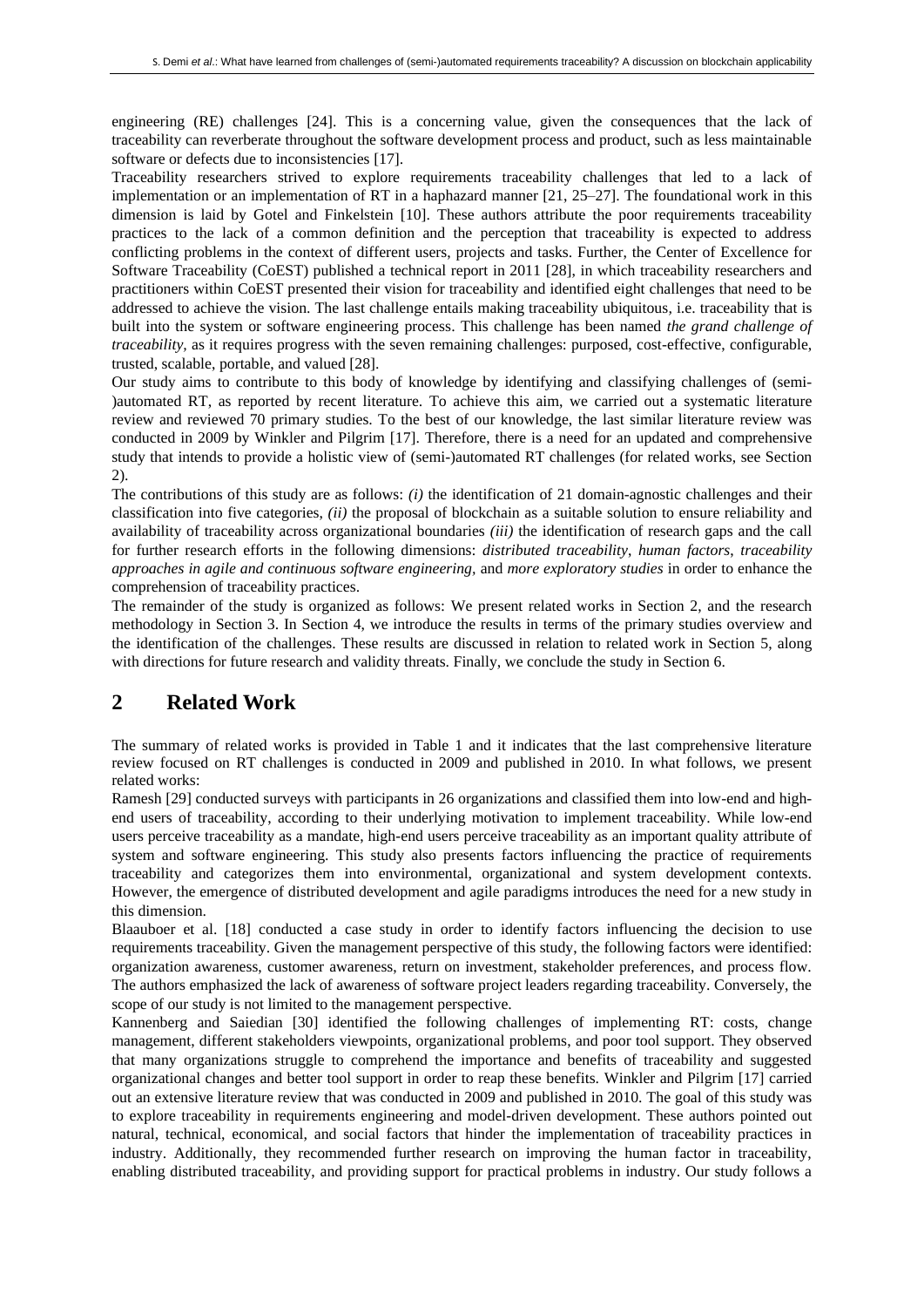similar approach but provides an updated view of (semi-)automated RT challenges, as reported by recent primary studies.

Torkar et al. [26] identified requirements traceability tools, techniques and challenges by reviewing studies published within the period 1997-2007. According to these authors, cost is the main factor that hinders the implementation of adequate traceability practices. Regan et al. [2] reported on 11 traceability challenges that were categorized into management, social, and technical issues. Some of the reported challenges are costs, lack of guidance, political issues, and tool issues. Although these authors advocate the relevance of the challenges in both general and safety-critical domains, they acknowledge that the need to ensure accountability in safetycritical domains poses further complexities to the implementation of automated traceability.

Nair et al. [31] explored the evolution of requirements traceability research by reviewing studies published in the requirements engineering conference (RE) within the period 1993-2012. This review addressed various aspects of requirements traceability, including their challenges. The authors report an increasing interest in automated traceability and suggest traceability visualization as an area for further research. On the contrary, our systematic literature review (SLR) covers recently published studies which are not constrained to a specific conference or journal.

Mustafa and Labiche [4] reviewed studies that focused on traceability in heterogeneous systems. The authors report a minimal research effort on modeling traceability among heterogeneous artifacts and call for more research in this dimension. Our study takes into account requirements traceability among heterogeneous artifacts, albeit in a more general approach. Furthermore, Wang et al. [13] carried out a systematic literature review to identify RT technologies and their respective challenges. Their findings indicated the following challenges: automated, trustworthy, lightweight, scalable, dynamic, tracing non-functional requirements, valueperceptible, cost-effective, coordinated, and expressible. Our study, however, takes a different approach by explicitly identifying challenges throughout the tracing process, independently of specific technologies. For instance, our study takes into account the human factor in traceability, which is outside the scope of Wang et al. [13].

Recently, Maro et al. [27] conducted a tertiary literature review, a multi-vocal literature review and a case study in the automotive domain. They identified 22 traceability challenges and categorized them into 7 groups: human factors, uses of traceability, knowledge of traceability, tool support, organization and processes, measurement of traceability and exchange within and across organizations. Instead of that, we carry out a systematic literature review that intends to identify and classify domain-independent challenges of (semi-)automated RT.

Table 1 summarizes the aforementioned related works and points out the main differences in terms of publication year, research focus, research method, number of studies/organizations and period of SLR. We notice a limited number of studies that focus on investigating challenges of RT practices, which are referred to as evaluation research according to the requirements engineering paper classification proposed by Wieringa et al. [32]. Additionally, the number of organizations considered by these four studies is low, except from Ramesh's [29] study. The other set of studies are literature reviews (tertiary, systematic literature reviews or multi-vocal) to explore RT challenges as reported by previous literature. The number of studies included in these reviews range from eight [2] to 330 primary studies [4]. Although there are few literatures reviews related to this topic, the last one that aims to explore domain-agnostic challenges of implementing (semi-)automated requirements traceability was carried out by Winkler and Pilgrim [17] in 2009. Therefore, as mentioned before, there is a need for an updated and comprehensive study in this area.

| <b>Study</b><br><b>Reference</b> | Author(s)                     | <b>Publication</b><br>Year | <b>Focus</b>                                            | <b>Research</b><br>method | # Studies /<br><b>Organizations</b> | Period of<br><b>SLR</b>  |
|----------------------------------|-------------------------------|----------------------------|---------------------------------------------------------|---------------------------|-------------------------------------|--------------------------|
| [29]                             | Ramesh                        | 1998                       | Influencing factors<br>on the use and<br>adoption of RT | Evaluation<br>research    | 26<br>organizations                 | $\overline{\phantom{a}}$ |
| $\lceil 18 \rceil$               | <b>Blaauboer</b><br>et al.    | 2007                       | Influencing factors<br>on the decision to<br>use RT     | Evaluation<br>research    | 1 organization                      |                          |
| [30]                             | Kannenberg<br>and<br>Saiedian | 2009                       | Challenges of RT                                        | Review                    | $\overline{\phantom{0}}$            | $\overline{\phantom{0}}$ |

**Table 1.** Related works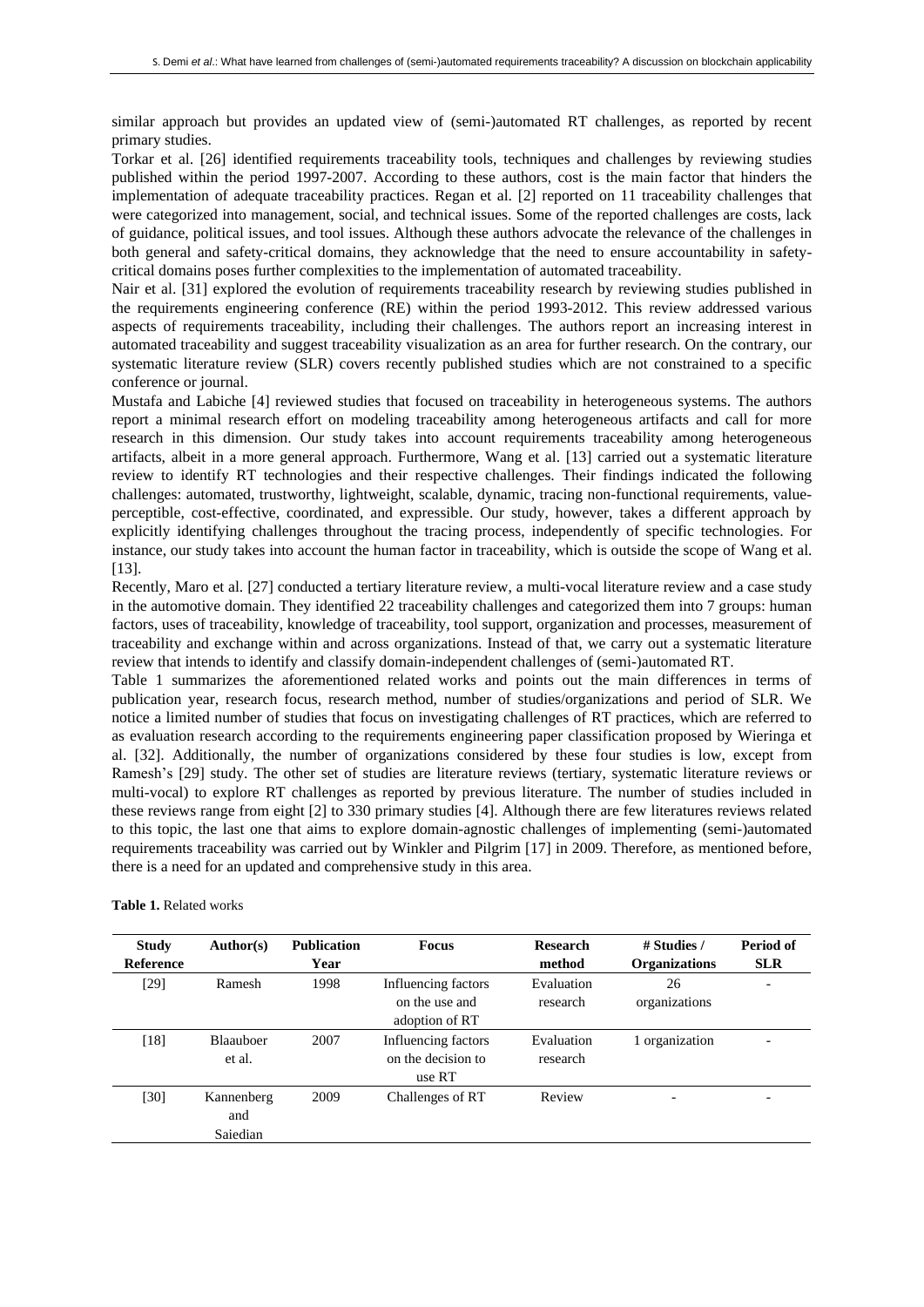| $[17]$ | Winkler and<br>Pilgrim | 2010 | Traceability in RE<br>and model-driven<br>development and<br>their challenges | Review                                                                             |                                                                |           |
|--------|------------------------|------|-------------------------------------------------------------------------------|------------------------------------------------------------------------------------|----------------------------------------------------------------|-----------|
| $[26]$ | Torkar et al.          | 2012 | Factors hindering<br>the implementation<br>of RT                              | SLR and<br>Evaluation<br>research                                                  | 52 primary<br>studies $+2$<br>organizations                    | 1997-2007 |
| $[2]$  | Regan et al.           | 2012 | Barriers faced when<br>implementing RT                                        | Review                                                                             | 8 primary<br>studies                                           | 2005-2011 |
| $[31]$ | Nair et al.            | 2013 | The evolution of the<br>RT research in the<br>RE conference                   | <b>SLR</b>                                                                         | 70 primary<br>studies                                          | 1993-2012 |
| $[4]$  | Mustafa and<br>Labiche | 2017 | Modeling<br>traceability among<br>heterogeneous<br>artifacts                  | <b>SLR</b>                                                                         | 330 primary<br>studies                                         | 2000-2016 |
| $[13]$ | Wang et al.            | 2018 | RT technologies                                                               | <b>SLR</b>                                                                         | 114 primary<br>studies                                         | 2000-2016 |
| $[27]$ | Maro et al.            | 2018 | Traceability<br>challenges on the<br>automotive domain                        | Tertiary study +<br>multi-vocal<br>literature review<br>$+$ Evaluation<br>research | 24 secondary<br>studies $+245$<br>sources $+1$<br>organization | 2007-2017 |

## **3 Research Method**

We carried out a systematic literature review that relies on the guidelines for performing systematic reviews in software engineering proposed by Kitchenham [33]. In what follows, the review process is thoroughly explained [33]:

#### **3.1 Planning the review**

The review protocol consists of relevant research question(s), search strategy and inclusion/exclusion criteria. We developed the protocol via brainstorming sessions and performed searches separately in two rounds. Feedback from these rounds was used to uncover problems in the initial version of the protocol and to improve its effectiveness.

#### **3.1.1 Research Question**

This study is aimed to identify and classify challenges in implementing (semi-)automated RT, as reported by recent literature. Therefore, we raise the following research question:

**RQ:** *"What are the challenges in implementing (semi-)automated RT that have been reported in literature?"*

The research question was designed according to the question structure proposed by Kitchenham [33]. In this regard, we define requirements traceability as the *population* or the subject of the study, (semi-)automation as the *intervention* and challenges as the *outcomes*.

#### **3.1.2 Search Strategy**

After setting the scope of this study, we defined the search strategy, search string and online databases, based on our experience with SLRs in software engineering [34–36]. This process was done prudently, to ensure the precision of search strings and consequently minimize threats, such as inappropriate results, missing relevant studies or an increased overhead [37]. Regarding search strategies, Jalali and Wohlin [38] compared two main search strategies for systematic literature reviews: database search and backward snowballing and concluded that there are no significant differences between the conclusions and patterns derived from these approaches. In this regard, we employed database search as the first-step search strategy, since it is the recommended approach in software engineering [38]. Nonetheless, Jalali and Wohlin [38] also pointed out that database searches lead to a lot of noise, meaning a higher number of irrelevant studies than included studies. Therefore, to mitigate the potential risk of overlooking relevant studies, we also carried out backward snowballing technique, as complementary to the database search [33]. Reference lists of the selected studies were scanned and went through the three-stage selection process (See Fig.1).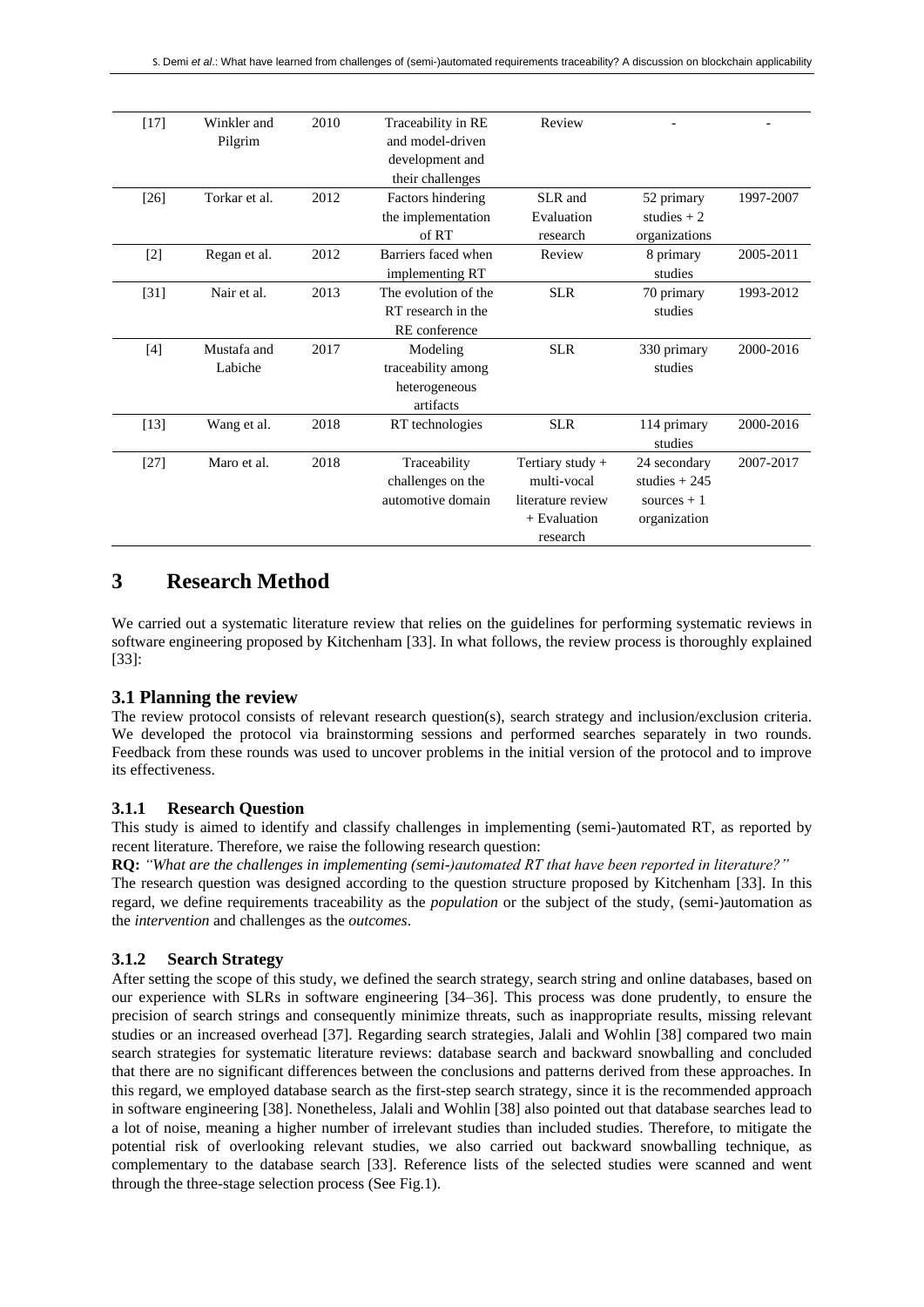

**Figure 1.** Three-stage selection process

The formulated query aims to identify the wide spectrum of available literature focused on (semi-)automated requirements traceability. We identified three main terms and their respective forms. The first two terms are related to the subject of the study, which is requirements traceability. We also used the term "software", since we noticed that researchers tend to overlook the term "requirements traceability" and use "software traceability" instead. Moreover, we incorporated the term "tracing", as an alternative form of "traceability". The last group of terms consists of automated and (semi-)automated, which have been used interchangeably in RT literature. It is noteworthy that we conducted trial searches with other terms, e.g., *"semi-automatic, semi-automation, assisted"*, however, we did not identify further relevant studies. We concatenated these three groups of terms using the Boolean operator "AND", and their forms using the Boolean operator "OR". The final search string was *(automated OR semi-automated) AND (requirements OR software) AND (traceability OR tracing)*.

Given that different search engines have different requirements, for instance some search engines do not allow nesting, we tailored our search string to these requirements. The search string was issued in five major online databases, as suggested by Kuhrmann et al. [37].

The search string was executed in each of the databases in two rounds: firstly, in February 2020 and finally in June 2020. We delimited the time period to 2009-2019 because the last literature review similar to our approach was conducted in 2009 (See Section 2). We also employed the filter "Computer Science", where available. Finally, a set of 4530 studies was retrieved as shown Table 2.

| <b>Database</b>            | <b>Initial search</b> | <b>First Exclusion</b> | <b>Final Exclusion</b> |
|----------------------------|-----------------------|------------------------|------------------------|
| <b>IEEE</b> Xplore         | 267                   | 52                     | 36                     |
| <b>ACM</b> Digital Library | 246                   | 13                     | 8                      |
| Springer Link              | 1470                  |                        | 8                      |
| Science Direct             | 1123                  |                        |                        |
| Wiley Online               | 1424                  |                        |                        |
| Selected studies           | 4530                  | 92                     | 60                     |
| Backward snowballing       |                       |                        | 10                     |
| <b>Primary studies</b>     |                       |                        | 70                     |

|  | <b>Table 2.</b> Overview of studies |
|--|-------------------------------------|
|  |                                     |

#### **3.1.3 Inclusion and Exclusion Criteria**

Given the high amount of studies retrieved from the database search, we followed a rigorous and reproducible selection process, by defining inclusion and exclusion criteria [37], as follows: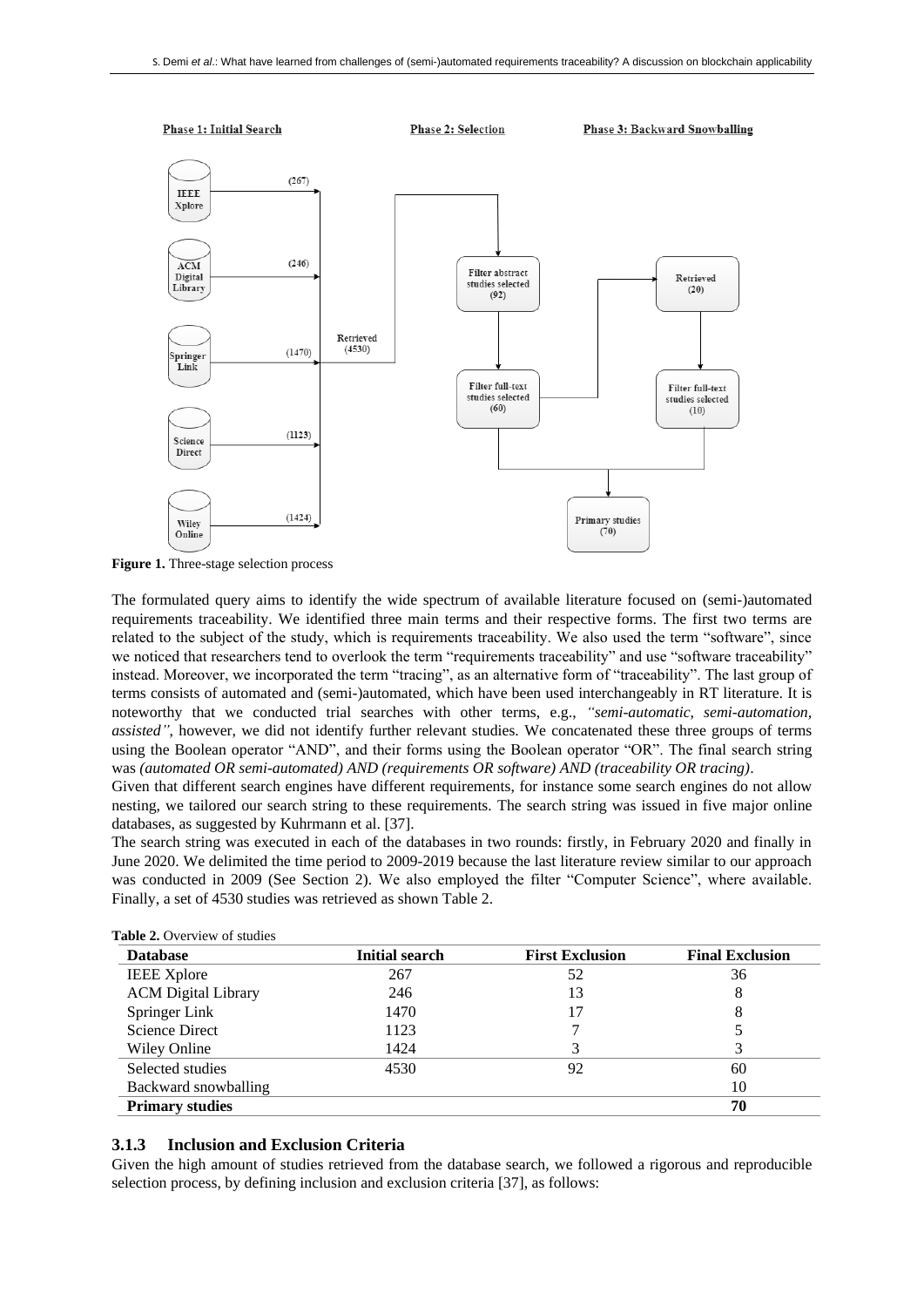- A) Inclusion criteria
- The study must be published within the period 2009-2019.
- The study must be available as a full-text article.
- The study is included if it identifies or addresses at least one challenge of (semi-)automated requirements traceability.
- B) Exclusion criteria
- The study is excluded if it is not written in English.
- The study that focuses on traceability in domains other than software engineering is excluded.
- The study is excluded if it focuses on manual traceability.
- If the same article is available in more than one database, the versions available in databases other than the one that provides the article for download are excluded [37].
- If a conference article is followed by a journal article, the conference article is excluded (given that a journal article is a higher-value publication and extends the conference publication) [37].

#### **3.2 Conducting the Review**

#### **3.2.1 Selection of Studies**

The selection process consisted of three stages, as depicted in Fig. 1. Firstly, we retrieved studies from online databases using the search strategy defined in Section 3.1.2. This first stage generated a total of 4530 studies. After removing duplicates, we assessed the title, abstract, and introduction/conclusion (when necessary) of the studies, against the inclusion/exclusion criteria. In this stage, we selected 92 studies, and collected their fulltexts using the reference manager, Zotero. Further, we independently read the full-texts and made individual decisions regarding the final selected studies, based on their quality criteria.

Despite some differences in our evaluations, concordance between quality scores was achieved. Disagreements were resolved through discussions, for instance, studies such as [26, 27] that use both literature review and empirical research methods, were included after discussions because they were evaluated to provide relevant findings. After achieving consensus, we selected 60 final primary studies and excluded the remaining 32 studies (for the list of excluded studies, see [39]). Studies were excluded if they focused on benefits of RT, e.g., [5, 25]; if they were short versions of other studies (in such a case we selected the extended version), e.g., [40, 41]; if they were secondary studies, e.g., [4, 13, 30]. Further, we scanned the reference lists of the selected primary studies and retrieved 20 studies. These studies went through the second stage of the selection process and 10 of them were selected. Finally, a total of 70 studies compose the final set of primary studies (See Appendix).

#### **3.2.2 Study Quality Assessment**

According to Kitchenham [33], an agreed upon definition of "quality of studies" does not exist. Bearing this in mind, we formulated quality questions based on our experience with SLRs in software engineering [34–36] and assessed the selected studies accordingly (See Table 3). We evaluated the studies with the following scores: 0 (does not fulfill the criteria), 0.5 (partially fulfills the criteria) and 1 (fulfills the criteria). A threshold of at least 60% of the maximum score (>3 out of 5) was chosen, to ensure the quality and relevance of the selected studies. Each of the authors computed the quality score of the studies independently. In order to ensure the consistency of the study quality assessment, we computed the Krippendorff's alpha  $(\alpha)$ . The value of this parameter was 78%, which dictates a similarity in the interpretation of data among co-authors. However, few discrepancies were identified, discussed and further resolved through consensus.

**Table 3.** Quality questions

| ID | <b>Quality Question</b>                                                                                                                     |
|----|---------------------------------------------------------------------------------------------------------------------------------------------|
|    | Does the study clearly define the aim?                                                                                                      |
|    | Is the chosen research method appropriate to the research questions?                                                                        |
| 3  | Is the research methodology explained in detail ensuring reliability, internal/external validity and<br>replicability?                      |
| 4  | Does the study discuss/identify/address any challenges of (semi-)automated requirements<br>traceability by using empirically measured data? |
|    | Do the conclusions answer the research question(s)?                                                                                         |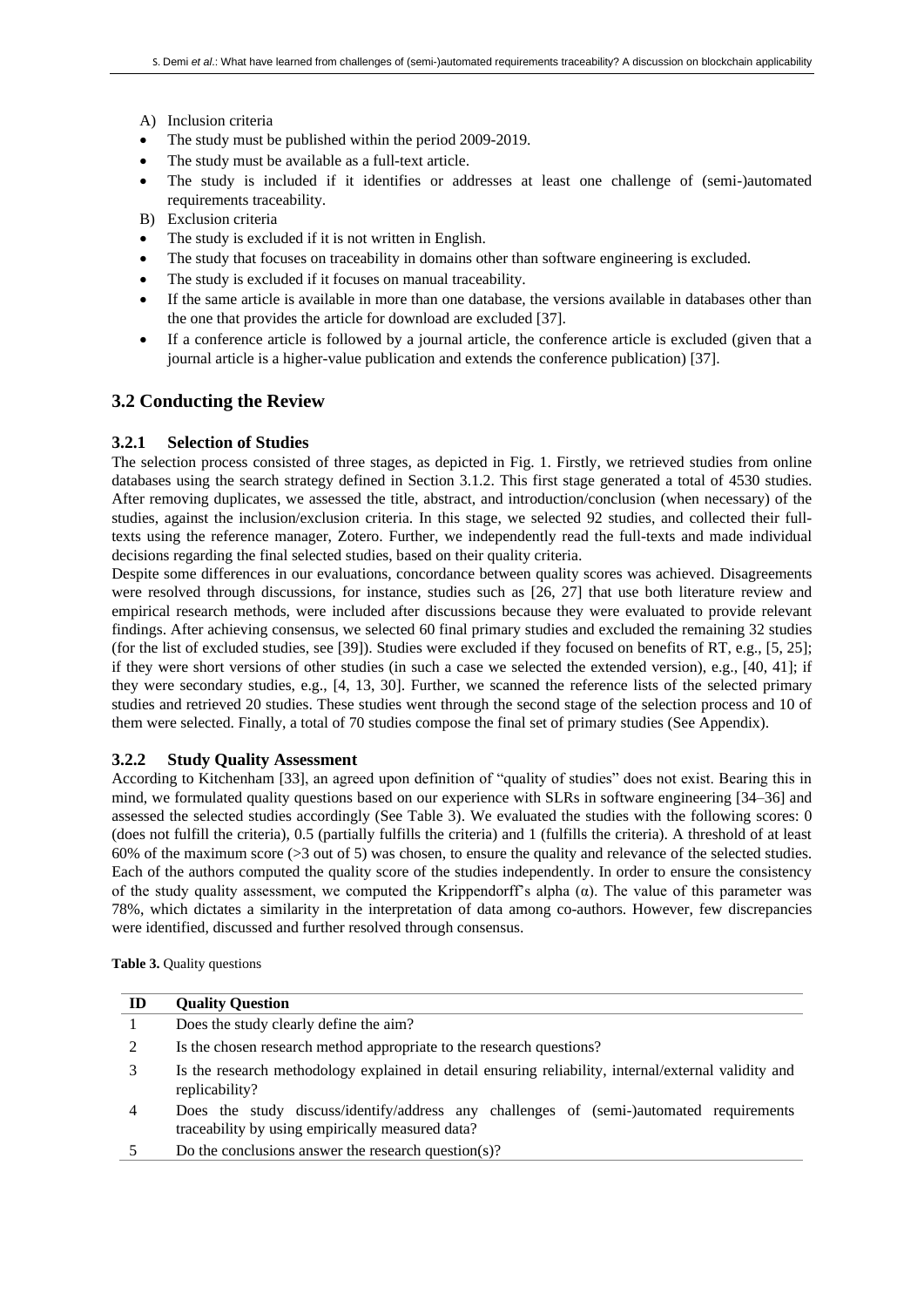#### **3.2.3 Data Extraction and Synthesis**

We used the reference manager Zotero to automatically extract data for each study regarding the following attributes: title of the study, author(s) name(s), date of publication and source of publication (journal, conference, symposium and workshop). The automatic extraction of this data prevents inconsistencies which may lead to erroneous analysis and interpretation of findings. Two of the authors of the study extracted data independently, by means of an extraction form. The extraction form and the data are available online as archived open data [39]. Other attributes of the data extraction form were inserted manually, for instance research methods were classified into experiments, surveys and case studies, using the definitions of empirical research methods in software engineering [42]. According to Wohlin et al. [42], these research methods are not competing, on contrary they can be used together in order to enable more informed decisions in software engineering. Therefore, we also investigate combinations of these research methods. In addition, the data extraction form contains the quality scores and challenges addressed by the primary studies. The authors identified themes regarding the challenges that the studies identify and/or address, independently. These themes were compared and discussed among the authors. In the case of conflicting themes, disagreements were resolved with the assistance of the third co-author. Finally, the themes were grouped according to their underlying nature in five categories: technological, human factors, organizational, communication and collaboration, and regulatory challenges.

Regarding data synthesis, previous literature has proposed the following two approaches: descriptive/narrative data synthesis and quantitative data synthesis [43]. We followed the descriptive data synthesis approach by identifying themes based on the data extracted from the selected studies. Additionally, we measured the frequencies of these themes, in order to outline dimensions for future research. It is noteworthy that these frequencies do not indicate the importance of the challenges but provide insights into research gaps.

## **4 Results**

In the following sections we provide an overview of the primary studies and findings related to our research question.

#### **4.1 Overview of primary studies**

In this section we present contextual information of the primary studies. In particular, we outline the distribution of primary studies based on publication year and research methods used, publication type, and quality scores using descriptive representations, such as simple bar chart, multiple bar chart and pie chart.

Fig. 2 shows the number of primary studies distributed by research method and year of publication. It is easy to notice the dominance of experiments throughout the majority of years, for instance 9 out of 16 studies published in 2013 used experiments as the main research method. Overall, 29 out of 70 studies (41%) adopted only experiments as their research method and 7 out of 70 studies (10%) adopted both surveys and experiments, indicating controlled experiments as the most used research method (36 out of 70 studies). This is not surprising, as experiments reduce complexity through the control of all variables other than the ones under investigation, given their reductionist nature [44]. For instance, in [16] authors aim to investigate the effect of contextual information in the precision and recall of the final set of trace links and on the number of links generated during a specific time period. To reduce complexity, they controlled confounding factors, such as initial precision and recall of trace links. However, controlling such variables may be a limiting factor when it comes to the generalizability of their results and their applicability in industry [44]. Therefore, more exploratory studies are needed in realistic environments with practitioners as subjects, in order to explore their feelings, behaviors and attitudes regarding traceability practices.

The second observation is related to the number of primary studies distributed over years. Although a clear trend cannot be identified, we observe a peak of studies in 2013 (16 studies) and a sharp decrease of the number of studies published in 2014. A plausible explanation could be related to the International Workshop on Traceability in Emerging Forms of Software Engineering organized in 2013, as part of the International Conference on Software Engineering (ICSE). This workshop aims to bring together researchers and practitioners in order to explore challenges of recovering and maintaining software traceability. The workshop was not organized in 2014, which may explain the low number of studies. In fact, this trend can be also observed in the Requirements Engineering conference. In this regard, we observed the tracks of this conference in 2013 and 2014 with respect to traceability. Our observation revealed three sections dedicated to traceability in 2013: automated traceability, traceability in practice (research track) and traceability in practice (industrial tracks), and only one section in 2014, named traceability.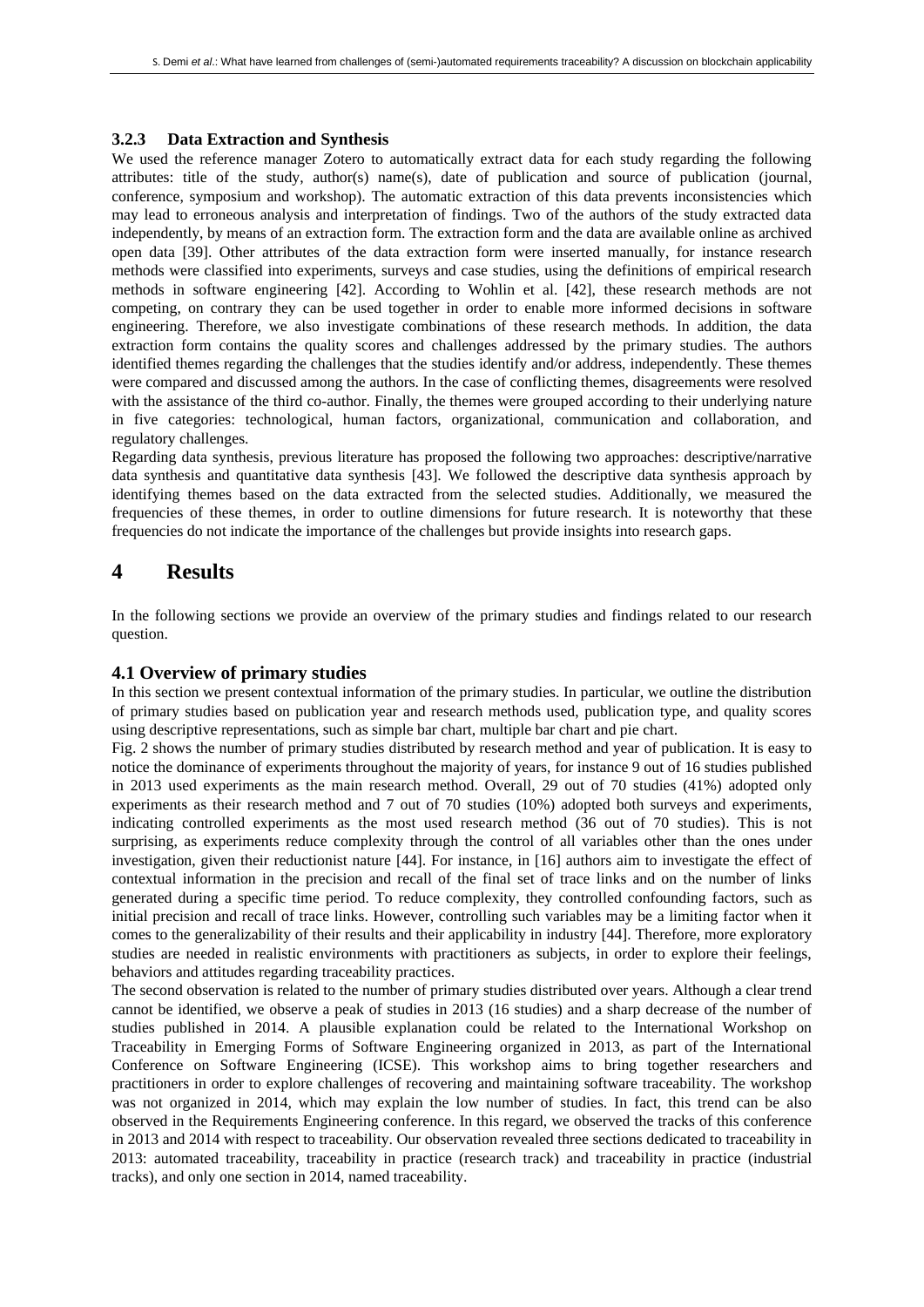

**Figure 2.** Distribution of primary studies based on publication year and research methods

The pie chart in Fig. 3 shows the relative distribution of primary studies based on publication type. Our findings reveal that the majority of studies were published in conference proceedings, in total 37 out of 70 (53%). This is not surprising given the conference-driven nature of the software engineering field. Moreover, there were 20 journal studies (29%), 9 workshop studies (13%) and 4 symposium studies (6%). Over 81% of the studies (57 out of 70) were published in journals or conferences, which ensures the quality of the studies. As expected, 32% of conference studies were published in the Requirements Engineering conference and 44% of workshop studies in ICSE International Workshop on Traceability in Emerging Forms of Software Engineering.



**Figure 3.** Distribution of primary studies based on publication type

The bar chart in Fig. 4 depicts the relative frequencies of studies for each of the quality scores. We assigned total scores to the selected studies, by summing up scores of the 5 quality questions. The results indicate that the selected primary studies scored at least  $60\%$  ( $> = 3$ ) of the maximum score (5), which is a reasonable threshold. Only 7.14% of the studies scored 3. This low score can be explained by the fact that these studies propose solutions to address challenges of (semi-) automated RT which are neither validated in experimental settings, nor evaluated in organizational settings. On the other side, only 10 out of 70 studies reached quality scores of 4.5 and 5. This result can be explained with the fact that most of the studies used experiments as the main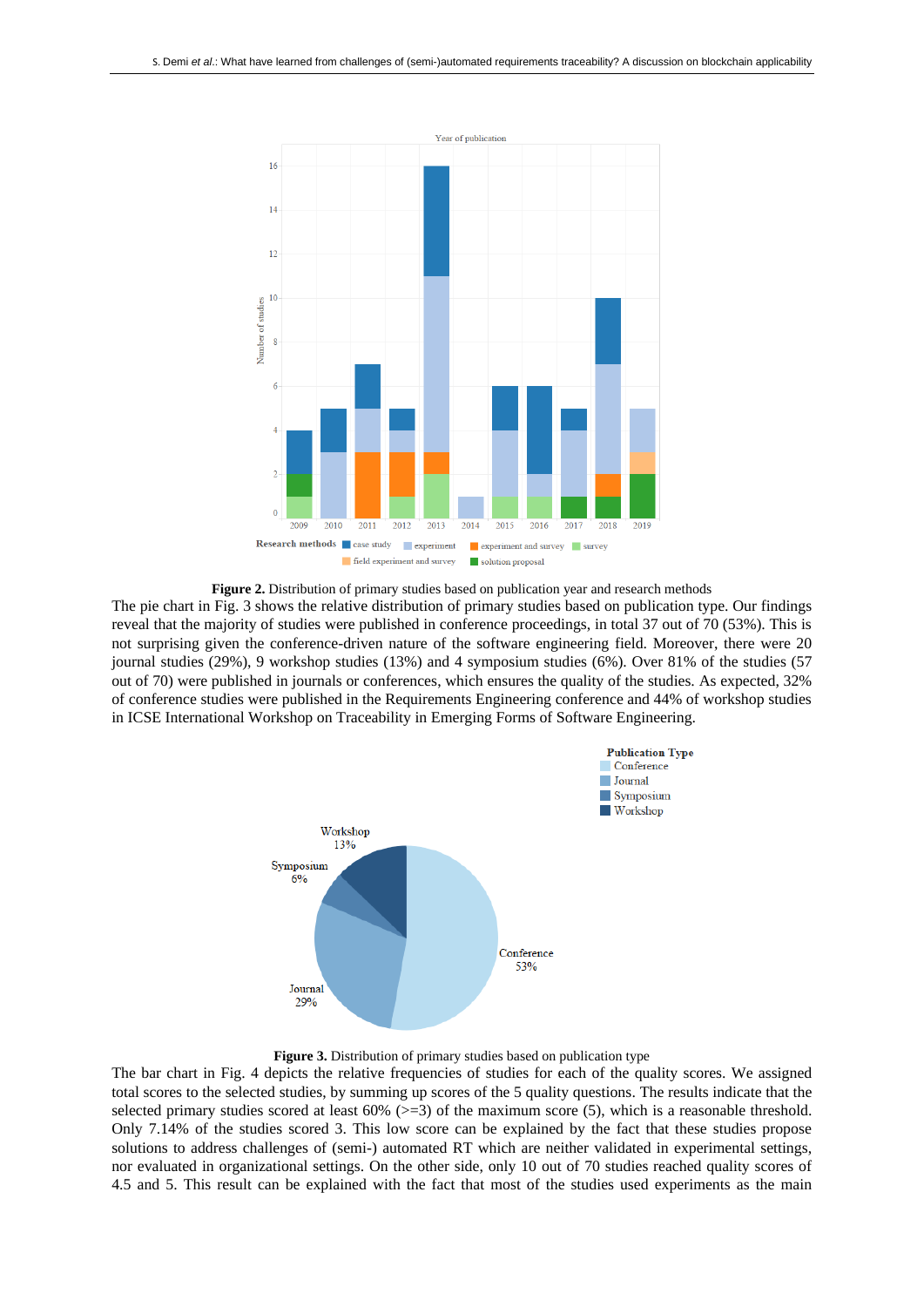research method with students as subjects, which could undermine the validity of the study. Another reason is the lack of discussion regarding threats to validity and reliability that was observed in some of the studies, for instance [7, 45].



**Figure 4.** Percentage of primary studies for quality score

#### **4.2 Challenges of (semi-)automated requirements traceability**

In this section, we report on the challenges of (semi-)automated RT. We identified 21 challenges and organized them into five categories (See Table 4). Due to the relatively large time span 2009-2019, we decided to split it into two periods 2009-2014 and 2015-2019. We also calculated the number of studies that identify and/or address each of the challenges in order to pinpoint gaps for future research. It is noteworthy that more than one challenge can be identified and/or addressed by a specific study.

#### **4.2.1 Technological challenges**

Our findings indicate that the traceability community has paid more attention towards improving the accuracy of traceability recovery methods compared to the other technological challenges (see Table 4). In the following section, we present the technological challenges identified:

**Low accuracy of traceability recovery methods.** The most popular methods to generate traceability links are IR methods [13]. These methods have demonstrated low precision (20-50%), based on experiments conducted in a variety of domains and artifacts [53]. This occurs because IR-based techniques link pairs of artifacts based on their textual similarity, representing only a probability of the relation. We found out a variety of strategies that intend to enhance IR-based techniques. One of the main strategies is relevance feedback which consists of incorporating human judgement to modify initial representations of queries. Shin and Cleland-Huang [57] enable the analyst to directly manipulate individual trace queries by inserting or filtering out terms. Building on this approach, Dietrich et al. [53] propose Trace Query Modification (TQM) to expand benefits of user judgment across multiple queries. TQM uses a set of initial and modified queries to learn transformation rules which are then applied to future trace queries. Panichella et al. [71] introduce the concept of adaptive relevance feedback which consists of considering information about the software artifacts and already classified trace links before applying relevance feedback. While this approach performs relevance feedback for a subset of the links, Wang et al. [68] suggest performing relevance feedback for a subset of terms within each trace link.

Furthermore, it has been reported that IR-based techniques are not able to relate terms with similar meaning *e.g.* "error" and "failure" [54]. In such a case, the use of a dynamic thesaurus was proposed to deal with synonyms [54]. Another problem that we identified is polysemy, which refers to the same term appearing in different requirements with different meanings. For instance, the term "task" can mean "workflow task" or "development task". To address the polysemy problem, Wang et al. [62] proposed training an artificial neural network to determine whether a term has the same meaning in different requirements. Other enhancing strategies consist of a combination of regular expression, key phrases and clustering [60], smoothing filter to filter out recurring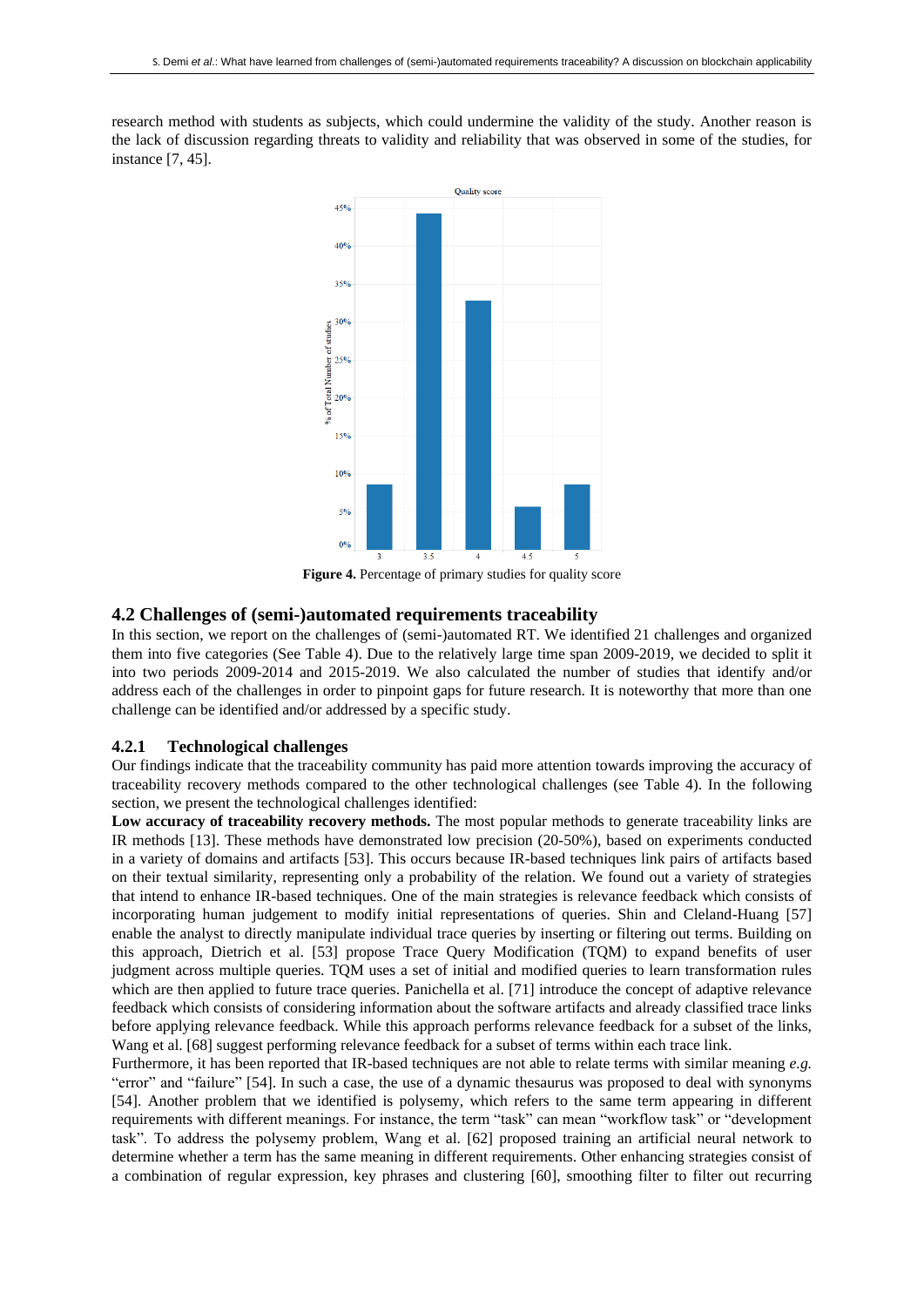terms that bring irrelevant information [58], query expansion by means of web mining [59] and filtering after recovering trace links by means of part-of-speech tagging [72].

|                                 |                                                                         | Literature              |                      | #                                |
|---------------------------------|-------------------------------------------------------------------------|-------------------------|----------------------|----------------------------------|
| Category                        | <b>Challenges</b>                                                       | 2009-2014               | 2015-2019            | <b>Studies</b>                   |
| Technological<br>challenges     | Low accuracy of traceability recovery<br>methods                        | $[14, 46 - 60]$         | $[61 - 72]$          | 28<br>$(40\%)$                   |
| 46 (66%)                        | Inadequate integration or interoperability<br>among heterogeneous tools | $[19, 21, 47, 73 - 75]$ | $[12, 27, 76 - 78]$  | 11<br>(16%)                      |
|                                 | Traceability decay                                                      | [45, 51, 73, 79]        | [69, 76, 80, 81]     | 8<br>$(11\%)$                    |
|                                 | Lack of change notification and propagation                             | [82, 83]                | [27, 69, 76]         | 5<br>(7%)                        |
|                                 | Poor presentation and visualization of trace<br>links                   | [52, 75, 79, 84]        | [27, 85]             | 6<br>$(9\%)$                     |
| <b>Human</b> factors<br>18(26%) | Lack of trust in humans' judgement                                      | $[15, 86 - 91]$         | [16, 92, 93]         | 10<br>(14%)                      |
|                                 | Lack of system experience                                               |                         | $[16]$               | 1<br>$(1\%)$                     |
|                                 | Lack of training                                                        | [15, 88, 90]            |                      | 3<br>(4%)                        |
|                                 | Invisible benefits                                                      | [84]                    | [27, 76]             | 3<br>(4%)                        |
|                                 | Provider-user gap                                                       | $[79]$                  | [22, 76]             | 3<br>(4% )                       |
|                                 | Perceived as an overhead                                                | [21, 26, 75]            | [27, 76]             | 5<br>(7%)                        |
| Organizational<br>challenges    | Lack of organizational strategies, and<br>guidelines for traceability   | [7, 74, 75, 84, 94]     | [27, 95, 96]         | 8<br>(11%)                       |
| 18(26%)                         | Undefined roles and responsibilities for<br>traceability                | $[75]$                  | [27, 76]             | 3<br>(4%)                        |
|                                 | Project dimensions related challenges                                   | [19, 74]                | [65, 97]             | $\overline{\mathcal{L}}$<br>(6%) |
|                                 | Challenges enabled by the software<br>development approach              | [98]                    | $[23, 97, 99 - 102]$ | 7<br>(10%)                       |
| Communication<br>and            | Intraorganizational communication challenges                            |                         | $[76]$               | 1<br>$(1\%)$                     |
| collaboration<br>challenges     | Communication challenges in distributed<br>software development         | $[82]$                  | [27, 69, 76]         | $\overline{4}$<br>(6%)           |
| 8(11%)                          | Interorganizational collaboration challenges                            | [75, 103]               | [12, 76]             | $\overline{4}$<br>(6%)           |
| <b>Regulatory</b><br>challenges | Implicit traceability requirements in<br>regulations                    | [7]                     |                      | $\mathbf{1}$<br>$(1\%)$          |
| 6(9%)                           | Granularity in requirements for traceability                            | $[7]$                   |                      | 1<br>$(1\%)$                     |
|                                 | Legal and intellectual property constraints                             | [75, 103]               | [12, 27, 76]         | 5<br>(7%)                        |

**Table 4**. Classification of challenges identified from this SLR

However, these approaches fail to leverage underlying semantic information. In this regard, Li and Cleland-Huang [56] applied a domain-specific ontology combined with generalized ontology to trace artifacts based on their semantics and proved the effectiveness of such a combination. However, building this ontology is timeconsuming and an inappropriate ontology can actually worsen the quality of trace links by missing relevant relationships or retrieving unrelated artifacts. In this regard, Guo et al. [70] used deep learning to automatically capture domain knowledge and semantics of artifacts. The proposed approach adopts unsupervised learning techniques to learn word embeddings with respect to the domain, and recurrent neural network to learn semantic representation of the artifacts.

**Inadequate integration or interoperability among heterogeneous tools.** The software development lifecycle (SDLC) consists of a variety of tools, that generate many artifacts of different formats and specified in different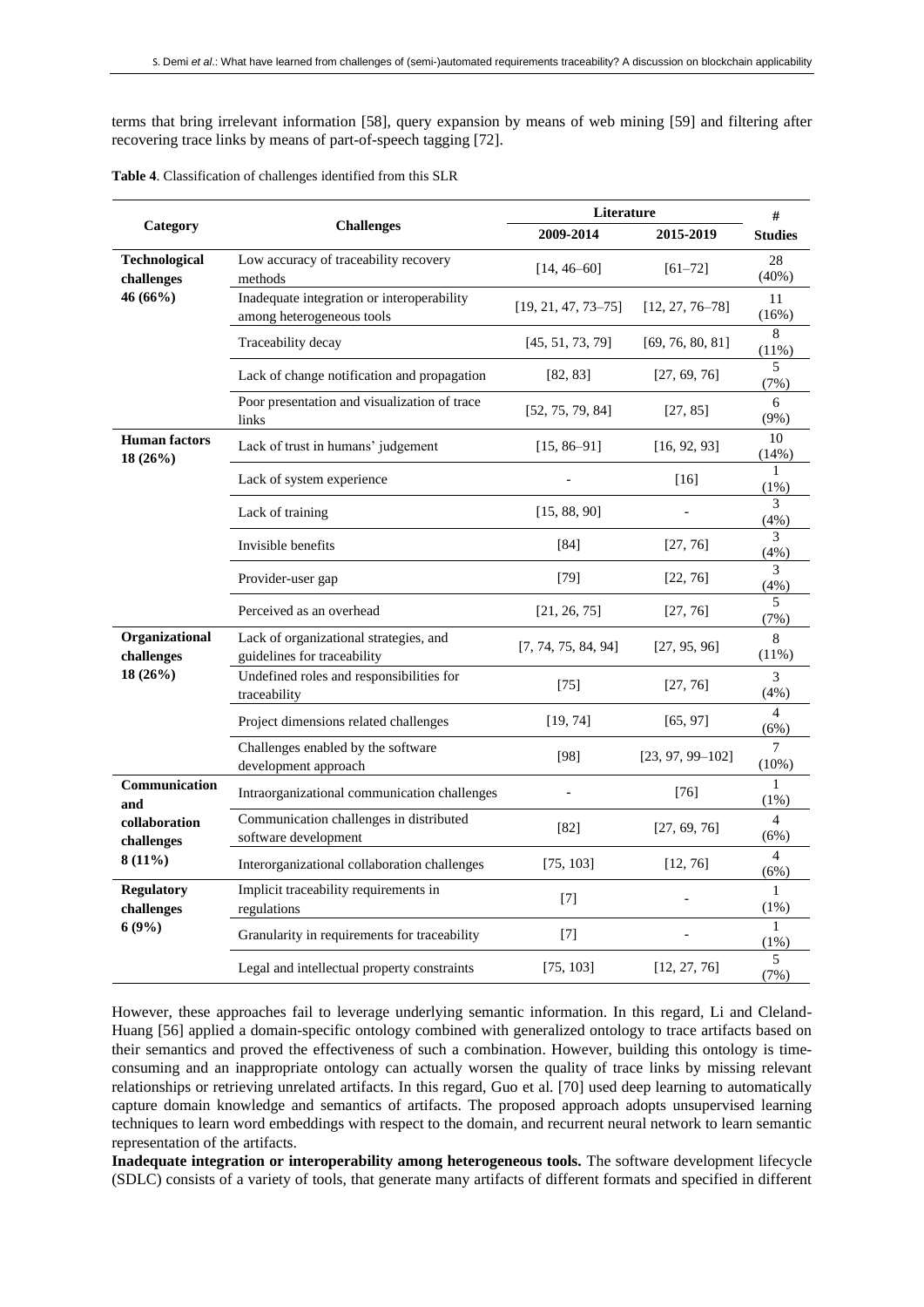languages. Maro et al. [12] conducted 24 interviews with software development stakeholders and revealed that 14 out of 24 interviewees attributed the difficulty in implementing traceability maintenance to the heterogeneous nature of the tools. Likewise, in a later tertiary study Maro et al*.* [27] considered tool integration as technically challenging.

Previous literature has identified three choices regarding traceability among heterogenous tools [12]. The first and most trivial solution is a holistic tool platform in which everything-including traceability, is fully integrated in the same tool. This solution ensures consistency because the stakeholder who wants to make a change has to first delete or update affected trace links. However, this holistic solution might work in small companies, but it is infeasible in the context of interorganizational collaboration (See section 4.2.5). A second solution could be a separate traceability management tool. In such a case, elements in the traceability tool need to connect with external models, by means of tool adapters. In this regard, Asuncion & Taylor [47] explored the integration of tools into an open hypermedia system by using tool-specific adapters that enable an effective means for traceability across heterogeneous tools boundaries. Finally, a hybrid solution has been reported which consists of combining requirements management and traceability management in the same tool. In such a case, there is a need to import models into the traceability management tool. These models can still be changed externally, amplifying in this way the inconsistency problem. Therefore, previous research recommends avoiding the hybrid solution [12].

**Traceability decay.** If trace links are not updated when changes occur, traceability relations deteriorate, ⸺i.e. some trace links get lost, others represent false relations⸺ leading to the so-called *traceability decay* [73]. This phenomenon is particularly frequent in the case of links between requirements and source code, because in most of the cases, developers change the code frequently without updating the links [80]. To address the traceability decay challenge, Mäder and Gotel [73] proposed TraceMaintainer, a tool that adopts a rule-based approach for the (semi-)automated maintenance of trace links. This tool captures change events while developers perform software development activities using UML (unified modeling language) diagrams, recognizes the software development activity, and consequently maintains impacted trace links. A similar and recent approach that aims to automate the maintenance of trace links between requirements and source code is Trace Link Evolver (TLE) [80]. TLE is based on a set of heuristics coupled with refactoring detection tools and IR algorithms in order to identify pre-defined change cases. However, this approach, in contrast with Mäder and Gotel's approach [73], does not need a monitored environment.

**Lack of change notification and propagation.** A change of an artifact causes changes of connected artifacts and trace links. In the worst-case scenario, the change of an artifact, e.g., requirements, affects a chain of artifacts, e.g*.*, design, source code, test cases; and different departments, e.g., mechatronics and software engineering [76]. This indicates the need to notify affected stakeholders in order to update related artifacts and trace links. For this purpose, some requirements management tools have a "suspect links" feature, where links are propagated to developers' local workplace in case of a change and then developers have the responsibility to decide how to update artifacts and traceability relations [27]. However, it is still the user who resolves the change manually and this may lead to inconsistencies.

The distributed development paradigm exacerbates this challenge, as the communication among distributed stakeholders is difficult. To enhance remote teams' awareness regarding requirements changes, a multi-agent approach was proposed in [69]. When a requirement is updated or deleted, the recommender agent uses the traceability data to determine the change impact on artifacts and to identify the creators of these artifacts. Then, the agent sends a message to creators of affected artifacts. When an element is added, the recommender agent identifies interdependencies and the impact of the change. This approach ensures autonomy of agents, as they can operate without direct intervention from users.

**Poor presentation and visualization of trace links.** Large-scale projects are characterized by a high number of artifacts and consequently a high number of trace links. These trace links are represented by means of lists or mega tables that hinder the comprehension of traceability data and the detection of inconsistencies by interested stakeholders [27, 84]. Recently, Aung et al. [85] proposed hierarchical trace map visualization in order to represent relationships among artifacts in an interactive manner. Nodes represent artifacts and are clickable for a filtered view, whereas edges represent relationships between artifacts. This trace map view supports analysts in system comprehension and change impact analysis.

#### **4.2.2 Human factors**

Due to the aforementioned technological limitations, existing traceability tools yield results that cannot be trusted to certify the process, especially in safety-critical systems. Therefore, humans play a valuable role in the process by validating candidate links generated by tracing tools. Several researchers investigated the performance of human analysts during tracing tasks, while others identified factors that influence such a performance and as a result the accuracy of the tracing process. It is noteworthy that some of the tools stop at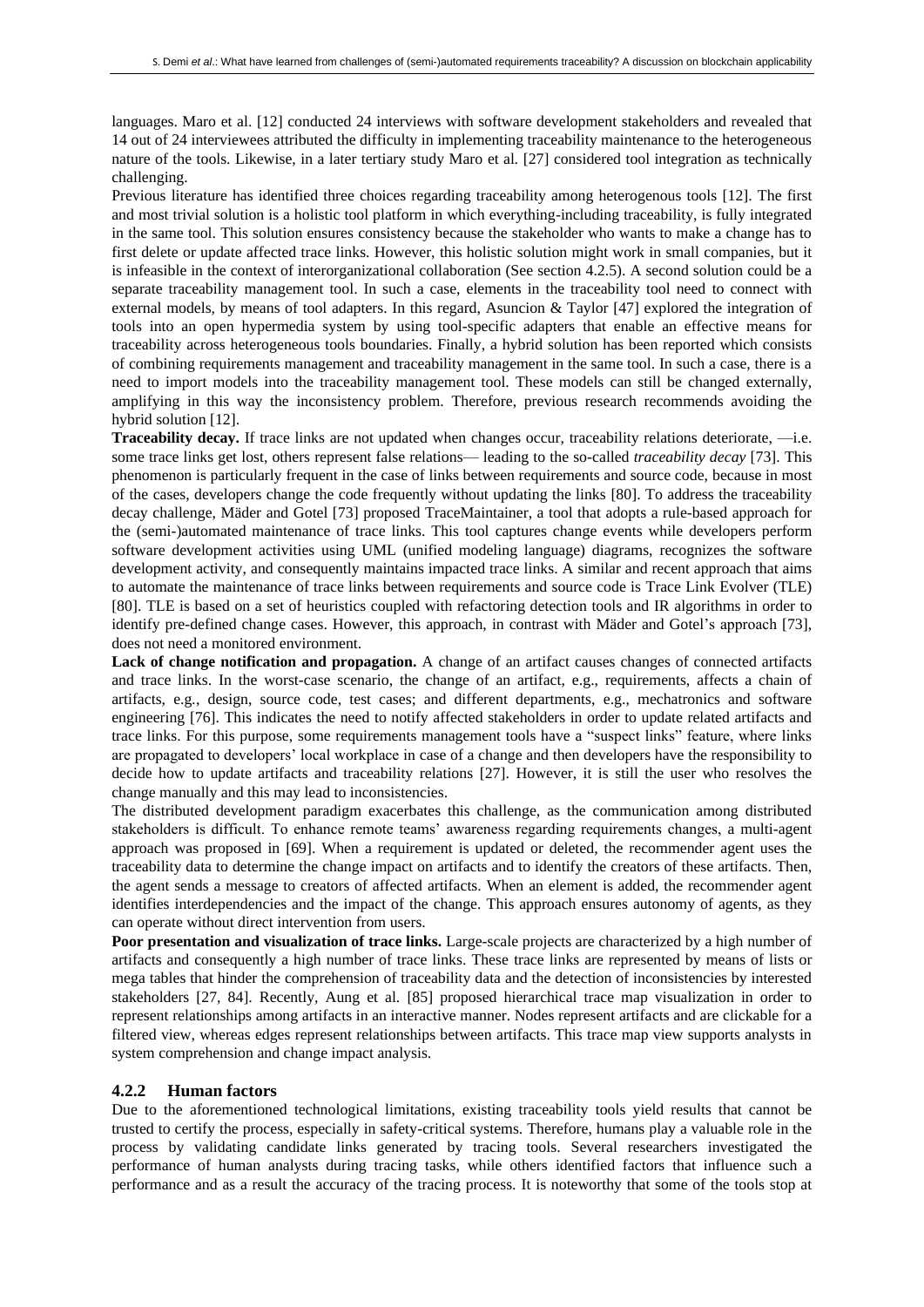the generation phase, and only few of them offer the functionality to validate tracing links [16]. In what follows we present challenges related to the human facet of the tracing process: the first three challenges are focused on humans in the vetting process, while the remaining challenges concern stakeholders interested in creating, maintaining, and using traceability.

**Lack of trust in humans' judgement**. Cuddeback et al. [86] investigated the performance of human analysts while vetting candidate traceability links, through experiments that involved 26 participants from two universities. The results of this study revealed that 50% of participants not only did not improve the accuracy of links, but most of them decreased the overall accuracy of the candidate links. In line with the results of this study, only a year later, Dekhtyar et al. [87] confirmed that participants failed to recover true traceability links. Their multivariate statistical analysis revealed that high accuracy of candidate traceability links results in low accuracy of final links, due to the fact that humans tend to add bad links or remove good links [90].

We identified few studies that focus on how to support humans in the tracing process. Maro et al. [16] explored what content and context information could be useful to support human analysts. Their findings suggest that analysts need: (i) information from the connected artifacts, e.g*.*, who created the artifact, who modified the artifact, location of the artifacts in the system, and other connected artifacts, (ii) information from the traceability information model, and (iii) information from the tracing algorithm. Moreover, Wang et al. [93] investigated whether the use of user-defined keywords, named tagging, supports effectively the analysts. Their results confirmed that tagging significantly improved precision, as analysts can decide to accept plausible links by looking for keywords. To further improve analysts' performance, these tags can be exchanged among analysts.

**Lack of system experience**. One may expect a positive correlation between the level of experience in software development and tracing performance. Surprisingly, studies demonstrated a non-significant correlation between experience and performance [87]. Nonetheless, there is evidence that the familiarity or experience with the system is more important than software development experience or tracing experience [16]. In this regard, it has been suggested that the role of vetting tracing links should be allocated based on system experience, for instance developers should vet links between requirements and code.

**Lack of training.** It has been reported that analysts spend significant amount of time on the so-called gray links, i.e*.* neither obvious true links, nor obvious false links. This occurs due to the lack of training and direction, in particular in the way the final traceability matrix (TM) is to be used [15]. Analysts can be trained to use TM characteristics, such as an estimate of TM size, when they select links to be added into the final TM [15]. The concept of "educating the user" on how to decide on difficult trace links in an efficient fashion was introduced in 2011 by Cuddeback et al. [90]. The authors elaborated this concept in a later study and proposed adding a training session with a validation task that needs to be passed by the analyst, in order to proceed to real traces [88].

**Invisible benefits**. Although traceability is valuable in many aspects of the software development lifecycle (See Section 1), it has been reported that stakeholders do not perceive traceability benefits [27, 76, 84]. In order to create and maintain quality trace links, interested stakeholders need to be aware of the benefits of traceability [76]. Maro et al. [27] outline the importance of providing measurements of the direct benefits of traceability, however they state that currently there are no such measurements. They propose quantifying benefits of traceability by collecting data on the usefulness of traceability links. These data can be collected by monitoring activities affected by traceability and by carrying out surveys with traceability users.

**Provider-user gap.** Traceability is perceived as an elusive quality attribute of software development because practitioners who create trace links are not the same as practitioners who use these links [22, 76] or depend upon them [79], i.e*.*, the so-called provider-user gap. For instance, developers create trace links from requirements to source code at different granularity levels but another group of stakeholders will eventually use these links, e.g., project managers to track progress. In this regard, Wohlrab et al. [76] suggests balancing the effort and benefit for traceability per role.

**Perceived as an overhead**. Recent studies reported reluctance of stakeholders to invest in traceability [76], because they perceive traceability as an extra task that disrupts their workflow. The perceived overhead and invisible benefits demotivate stakeholders to prioritize traceability tasks leading to the creation of wrong or missing trace links. Maro et al. [27] attribute this perception to two main factors: organizational and technical. The organizational factor is related to the provider-user gap and the technical factor is related to poor presentation and visualization of trace links.

#### **4.2.3 Organizational challenges**

**Lack of organizational strategies and guidance for traceability.** Regan et al. [7] conducted a traceability assessment in two medical companies and outlined the lack of detailed guidance to implement traceability as one of the main factors that shapes the perception of traceability as complex and difficult. Practitioners need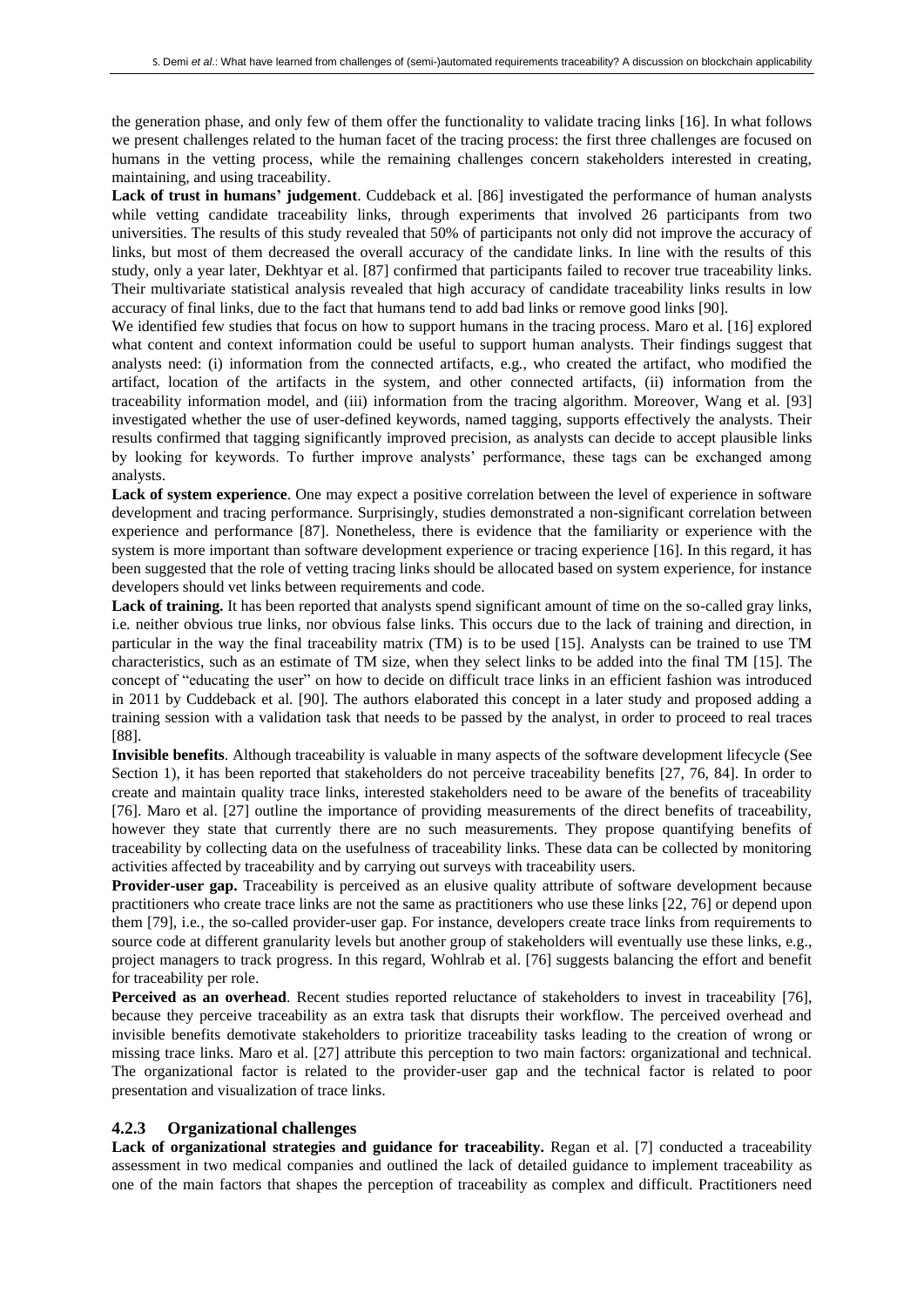guidance in the decisions for trace paths and traceability usage goals [74], in the decisions about trace granularity which can lead to either too coarse-grained or too fine-grained links [75], and in systematically assessing trace link quality [95]. Rempel et al. [74] revealed that without explicitly defined strategies, practitioners are far away from implementing effective traceability, i.e. traceability that supports the development project. The lack of organizational strategies, and guidelines for traceability leads to traceability approaches coming up by individual teams in a bottom-up fashion. The creation of links in an ad-hoc manner can cause inconsistencies and consequently deteriorate traceability link quality. Mäder et al. [84] recommended defining traceability strategies in the early stages of the project, while Rempel et al. [74] suggested to define a traceability strategy by considering all traceability usage scenarios and goals for each software process task that requires traceability. To provide guidance for systematically assessing trace links quality, Rempel and Mäder [95] proposed a traceability assessment model (TAM) that identifies for each traceability element an acceptable state and unacceptable deviations from the state.

**Undefined roles and responsibilities for traceability**. Mäder et al. [75] carried out surveys with 10 practitioners to explore traceability practices. They reported undefined roles for the creation, maintenance and use of traceability in all the cases under study. To date, recent studies revealed that the roles and responsibilities for traceability may be defined within an organizational team or discipline, but not on a higher organizational level [76]. The interdisciplinary and interorganizational nature of traceability adds complexity to the coordination of these roles and responsibilities in practice [76]. In interorganizational software projects, the root of this complexity lies in the divergences between organizations in the following dimensions: different vocabularies, objectives and development processes [27].

**Project dimensions related challenges.** Challenges of implementing requirements traceability increase with *project size* and *project complexity*. A large project entails a high number of engineers, a high number of artifacts that need to linked, and more communication overhead [97]. A complex project consists of a variety of components and interconnections which are difficult to understand, manage or change. The variations of traceability information in terms of format and content complicate the representation of trace links and the understanding of these links by users [65]. Furthermore, Rempel et al. [74] identified *project type* as an influencing factor on traceability. They observed that projects in product-oriented companies are characterized by a more homogeneous tool landscape, i.e*.* holistic tool platform or a highly integrated toolchain, than serviceoriented companies. Thereby, projects in product-oriented companies tend to have less volatile trace paths.

**Challenges enabled by software development approach**. Espinoza and Garbajosa [98] advocate that existing traceability approaches depend significantly on characteristics of traditional software development processes. They point out two elements to motivate why conventional traceability approaches cannot be applied to agile projects: the lack of formal requirements specification documentation in agile approaches and the differences in links semantics. For instance, given the multi-facet nature of user stories tests (act as requirements), links from requirements to user story tests do not have the same meaning as links from requirements to acceptance tests in traditional methodologies. Therefore, the authors outline the need for customizable traceability models, where trace links types can be defined according to project needs. In this regard, they propose a traceability metamodel that supports three features: (i) user-definable traceability, (ii) roles, and (iii) linkage rules.

Furtado and Zisman [102] propose Trace++ approach to support the transition from traditional to agile methodologies. This approach tackles four problems of agile projects: (i) absence of metrics to measure rework per sprint, (ii) lack of understanding of the scope of the project, (iii) lack of documentation about non-functional requirements (NFR), and (iv) absence of management control. Trace++ extends traditional traceability relationships, for instance to address the lack of documentation about NFR, they add traceability relations between user stories, test scenarios and story acceptance criteria, such as performance and security.

We identified only one study that addresses traceability in DevOps (Development-Operations) environments [99]. DevOps practices foster frequent updates of artifacts with continuous integration, testing and deployment. Recently, Rubasinghe et al. [99] proposed the SAT Analyser tool with DevOps extension, to establish traceability between software artifacts in the development and operational level. This approach was evaluated in a case study by means of statistical and network analysis and achieved an accuracy of 71%.

#### **4.2.4 Communication and collaboration challenges**

**Intraorganizational communication challenges.** Organizations are composed of separate departments and disciplines, that often need to communicate and collaborate, for instance electrical, mechanical and software engineers in the automotive domain. However, it has been reported that different disciplines employ different traceability practices [76]. Without effective communication, the links created by one discipline might not be understood by the rest of the practitioners, leading to inconsistent traceability practices throughout the organization.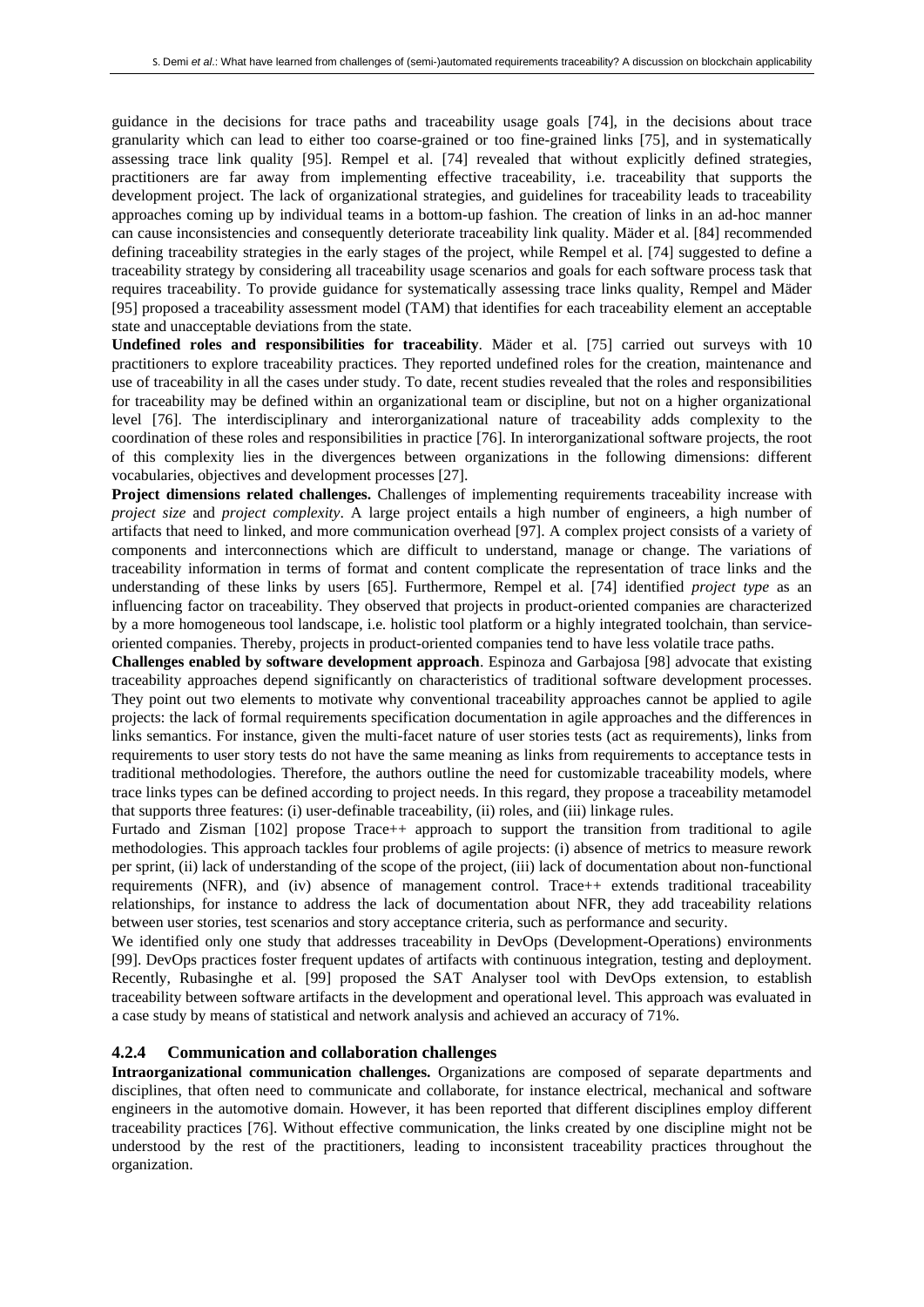**Communication challenges in distributed software development.** Software development companies are moving towards distributed development teams across multiple remote sites. In this context, communication and coordination challenges arise due to language and cultural differences among distributed stakeholders [69]. In turn, these challenges affect traceability as distributed teams may employ ad-hoc and inconsistent traceability practices. A collaborative traceability tool that enables the maintenance of information in a shared space may support communication regarding trace links [76].

**Interorganizational collaboration challenges.** At a larger scope, challenges are observed even across organizational borders. Rempel et al. [103] attributed difficulties in implementing traceability across organizational boundaries to the following problem areas: different organizational background of clients and suppliers lead to different technologies and methodologies used, restricted access to artifacts due to organizational boundaries, and conflicting objectives. These authors recommend practitioners to ensure availability and reliability of traceability, identify and mitigate conflicting objectives and bridge technological gap between suppliers and clients. A more recent viewpoint is provided by Wohlrab et al. [76]. They conducted multiple case studies to identify collaboration challenges in traceability management and reported very little traceability support to external organizations. These organizations communicate via e-mail, and change, delete or insert data manually into their requirements management tools. This may lead to inconsistencies and mistakes, as the update of trace links is not done automatically [76]. The authors attributed this challenge to the heterogeneity of tools used by different organizations and to the fact that suppliers work with a variety of customers, without customizing their traceability practices [76].

#### **4.2.5 Regulatory challenges**

**Implicit traceability requirements in regulations.** Requirements traceability is vital for the safe and effective development of safety-critical systems, therefore it is mandated by domain and country specific standards and guidelines [8]. Examples of these standards are ASPICE (Automotive Software Performance Improvement and Capability dEtermination) for the automotive industry [27] or GPSV (General Principles of Software Validation) for the healthcare industry [7]. However, it has been reported that the references to traceability are not explicit in regulations [7]. For instance, the European regulation for medical devices, named Medical Device Directive, does not explicitly refer to requirements traceability throughout the software lifecycle. Instead of that, it requires the validation of medical software according to the "state of art", which is open to interpretation.

**Granularity in requirements for traceability.** Standards differ in the level of traceability detail they provide [7]. It has been reported that there are standards that do not mandate traceability throughout the software lifecycle, for instance IEC 62304 does not require traceability through design and implementation stages. On the other hand, there are standards such as GPSV that require traceability among the following artifacts: requirements-design-code-test, to both the function and module level [7]. The identification of references to traceability within each of the standards with different levels of detail may be time consuming and may complicate the implementation of effective traceability [7].

**Legal and intellectual property constraints.** Often, there is a need to create traceability links between artifacts of different organizations, e.g., in the automotive domain, artifacts are exchanged between organizations due to OEM (Original Equipment Manufacturer)-supplier relationship [27]. However, in practice traceability across organizational boundaries is challenging due to legal and intellectual property constraints [12, 27, 76]. For instance, the OEM does not share confidential artifacts that contain intellectual property with suppliers. The restricted access to artifacts complicates the creation of traceability links by suppliers [27].

## **5 Discussion**

In this section, we discuss our general observations, propose blockchain for requirements traceability and present future research directions. The section concludes with a discussion on the potential threats to validity.

#### **5.1 General observations**

Over years, researchers have identified a variety of challenges of (semi-)automated requirements traceability. To provide a holistic view of these challenges, we carried out a systematic literature review. We selected a set of 70 primary studies and observed that most of these studies were published in conference proceedings. A plausible explanation of this could be related to the significant advances of traceability research in the International Requirements Engineering conference over years. For instance, Nair et al. [31] identified 70 primary studies published in the RE conference within the period 1993-2012. In fact, a closer look to the publication sources of our primary studies reveals that 12 out of 37 conference studies (32%) are published in the proceedings of the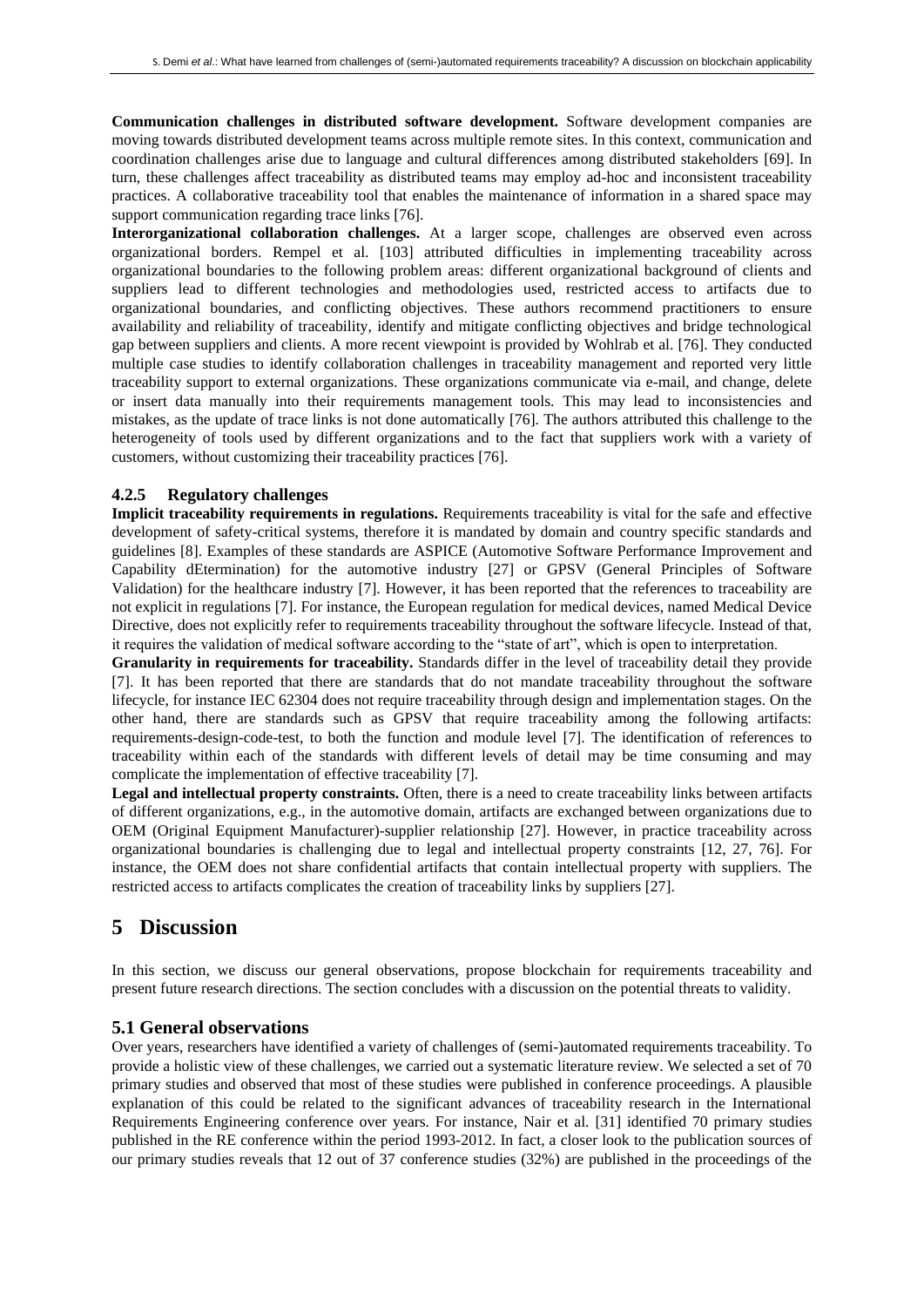RE conference. This is in line with Winkler and Pilgrim's [17] statement that a significant part of traceability research has been conducted by the requirements engineering community.

Furthermore, we observed that over half of the primary studies used experiments (36 out of 70, 51%) and 5 studies presented solutions without validating them. Consequently, the lack of exploratory approaches, such as case studies and surveys, is one of our findings. In fact, given that RT is an interdisciplinary and complex field, exploratory approaches can contribute by providing empirical evidence of how traceability practices are performed in industry. Likewise, Niu et al. [31] identified case studies and surveys as the least used empirical methods in traceability studies and they suggested researchers to explore industrial perspectives and experiences. The need for more empirical evidence has been also observed in the wider scope of RE [104].

We observed the following two main dimensions of traceability research regarding challenges: approaches that address (semi-)automated traceability creation and maintenance challenges, and approaches that explore challenges attributed to humans in the tracing process. The findings revealed that the most frequent challenge is the low accuracy of traceability recovery methods. Likewise, Wang et al. [13] concluded that the majority of the selected primary studies focus on improving the trustworthiness degree of trace links. Thus, 40% of our primary studies identified and/or addressed this challenge whereas human challenges were identified and/or addressed by 25% of the studies. These findings indicate that human factors are not receiving enough attention in the traceability community. In fact, this is not surprising because human factors in software engineering do not receive the attention they deserve [105].

#### **5.2 Blockchain applicability**

This SLR identified 21 challenges of (semi-) automated requirements traceability which were categorized into five groups: technological, human factors, organizational, communication and coordination challenges, and regulatory challenges (See Table 4). New technologies are called to address these challenges [13]. In this paper, we propose the use of blockchain technology for requirements traceability. This proposal is in line with software engineering researchers who advocated the cross-fertilization between hyped technologies such as blockchain, and software engineering [106, 107].

Blockchain is a distributed ledger that stores transactions in a chain of blocks [108]. The chain of blocks is created due to the fact that each block contains the hash of the previous block ensuring *immutability* which can be defined as the inability to tamper with transactions stored on the blockchain [109]. In order for transactions to take place in a *decentralized*, yet *reliable* manner, a variety of core technologies are integrated, such as cryptographic hashes, distributed consensus mechanisms, and digital signatures that rely on asymmetric cryptography [110]. Due to these properties, multiple parties share a single truth via a distributed ledger which is *verifiable* at any time. Therefore, blockchain can facilitate trusted collaboration and coordination in distributed software development, software provenance, and software integrity assessment [112]. Another important blockchain property is smart contracts which are self-executing scripts stored on the blockchain that enable reliable transactions and agreements among different trustless parties [111]. Thus, smart contracts can enable the automation of a variety of software engineering activities that usually require human reasoning, such as the acceptance phase, payments to software engineers, and compliance adherence [112].

A recent systematic mapping study carried out to explore the software engineering applications enabled by blockchain technology [112] observed a growing trend of blockchain-oriented software engineering studies during the last three years. For instance, Yilmaz et al. [113] proposed the use of blockchain technology to ensure integrity in large-scale agile software development. The authors considered developers as miners who develop code and testers as validators of the code. The incentive mechanism enabled by blockchain technology eliminates the need for project leaders to assign tasks to developers, instead of that developers compete for creating the best code. Other SE researchers have proposed the use of blockchain as a backbone of the SDLC ecosystem [114–116] while Singi et al. [114] presented a blockchain-enabled governance framework to ensure the trustworthiness of the software development process. The framework monitors and captures event data and assesses their adherence to regulations and best practices by means of smart contracts. Finally, Bose et al. [115] introduced a blockchain-enabled framework for reliable software provenance, named Blinker. The framework consists of data ingestion tools to extract data from disparate sources, and the transformation of the data in compliance to PROV-specifications. Provenance data are validated by means of voting mechanisms or social certifications. The former requires all or a set of participants to approve transactions according to voting policies and the latter relies on participants rating provenance data based on their perceived benefits. Once consensus is achieved, provenance data are appended to the distributed ledger, thereby they cannot be modified or accessed by unauthorized users. To provide insights from provenance information, the framework enables provenance query services that focus on artifacts, agents and processes. Additionally, to enhance comprehension, the authors visualize provenance information through interactive hierarchical graphs.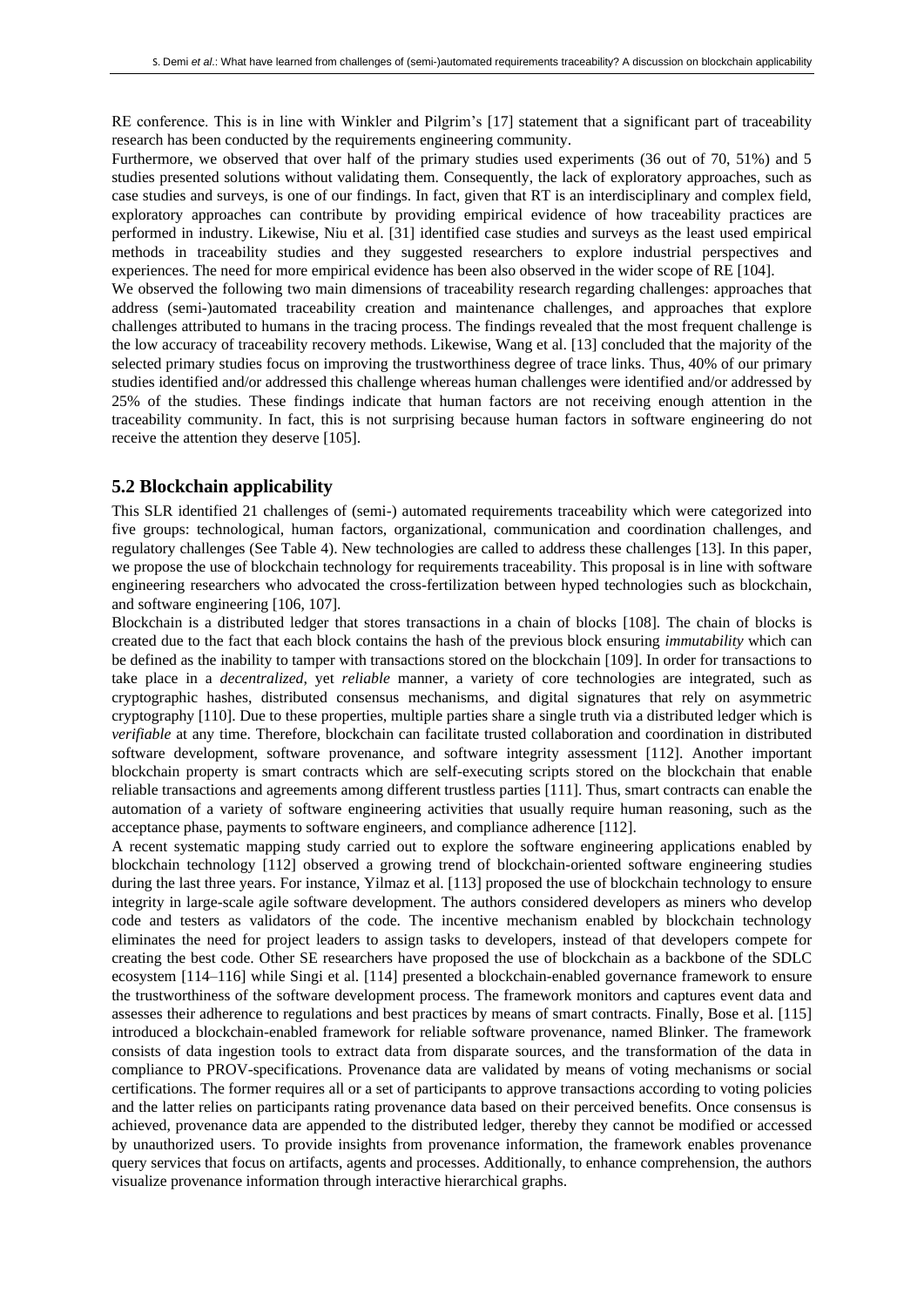The aforementioned studies provide inspiration and interesting insights into the potential of using blockchain to address software engineering issues and trigger new promising directions that are not explored in the previous literature on requirement engineering. One of such directions is the use of blockchain for requirements traceability in distributed settings. Traceability information such as artifacts and traceability links that are created by distributed participants can be stored on the blockchain. Due to the inherent properties of blockchain, all authorized stakeholders share a holistic, reliable and trustworthy traceability knowledge base and may verify its authenticity at any time. This can address interorganizational collaboration challenges with respect to traceability by ensuring the reliability and availability of traceability information [103]. In Section 4.2.4, we outline the restricted access to artifacts due to organizational boundaries as one of the factors that complicates traceability. We argue that the roots of this restriction lie in the lack of trust between parties involved in the development of large-scale software. These trust issues can be mitigated by using blockchain technology. Another RT challenge that blockchain can address is the reluctance of practitioners to invest in creating quality

trace links [76] which is caused by three related factors: the perceived overhead, invisible benefits and provideruser gap. In order to motivate participants to participate in traceability tasks, an incentive mechanism can be enabled by smart contracts. Smart contracts can allocate digitized tokens to participants who create quality trace links. Despite the fact that the validation of traceability quality is not trivial and requires manual work [27], this approach can potentially enhance traceability quality which in turn may encourage stakeholders to use traceability links to support SDLC tasks. However, the advantages of using blockchain for requirements traceability remain theoretical and further efforts are required to validate them.

#### **5.3 Future research directions**

Our findings suggest the following research directions that are underexplored in the current scientific literature: **Distributed traceability.** The distributed development paradigm and the need for interorganizational collaboration call for distributed traceability management. Creating trace links across organizational boundaries is a challenging task since some of the artifacts are inaccessible due to confidentiality constraints. For instance, OEMs do not share artifacts containing intellectual property that differentiates them in the market [27]. The reduced subset of artifacts that can be accessed by a project partner is not sufficient to achieve complete requirements traceability [103]. Therefore, the project partner has to rely on the traceability information provided by the other partners. Given that mistrust is as a critical issue in interorganizational projects [117], Rempel et al. [103] required practitioners to ensure reliability and availability of traceability across organizational boundaries. In particular, this requirement can be aligned with the inherent properties of blockchain technology. We perceive blockchain as a promising discipline that can contribute to distributed traceability as mentioned before in section 5.2.

**Human factors.** We identified limited empirical evidence with respect to human factors in the tracing process. In this regard, more studies are needed in two facets. Firstly, to identify what factors influence the performance of analysts during the vetting process and what tool support is needed to assist them, e.g., tagging or contextual information about artifacts. Secondly, it is important to investigate how to motivate practitioners to invest in trace link quality. We perceive gamification as an appealing area that can contribute to enhance motivation and engagement of practitioners in traceability tasks.

**Traceability in Agile and continuous software engineering.** Traditional RT techniques are infeasible in agile and continuous software engineering environments, due to the absence of requirements specification documents, continuous integration, testing and delivery. Wang et al. [13] identified only one study that focuses on agileoriented traceability. In this SLR, we found six additional studies, probably due to the fact that the scope of our study is not limited to RT technologies. However, the popularity that agile and particularly DevOps practices are recently gaining, indicates that more lightweight traceability approaches are needed to support agile and DevOps practices.

**More exploratory studies.** Our findings revealed a low number of exploratory studies that focus on how (semi- )automated RT is performed in industrial environments, what are the existing challenges and the practical needs for traceability. In fact, more empirical evidence could enhance the overall understanding of traceability practices, henceforth motivate practitioners to implement (semi-)automated requirements traceability.

#### **5.4 Threats to validity**

Although this SLR was conducted with rigor and a reproducibility package is provided [39] to ensure transparency and replicability, few limitations exist. In the following section, we explain the main threats to validity.

*Internal validity* refers to the degree to which researchers of the study can draw conclusions from causes and effects. A typical threat to internal validity is researchers' biases, for instance the selection of 5 databases.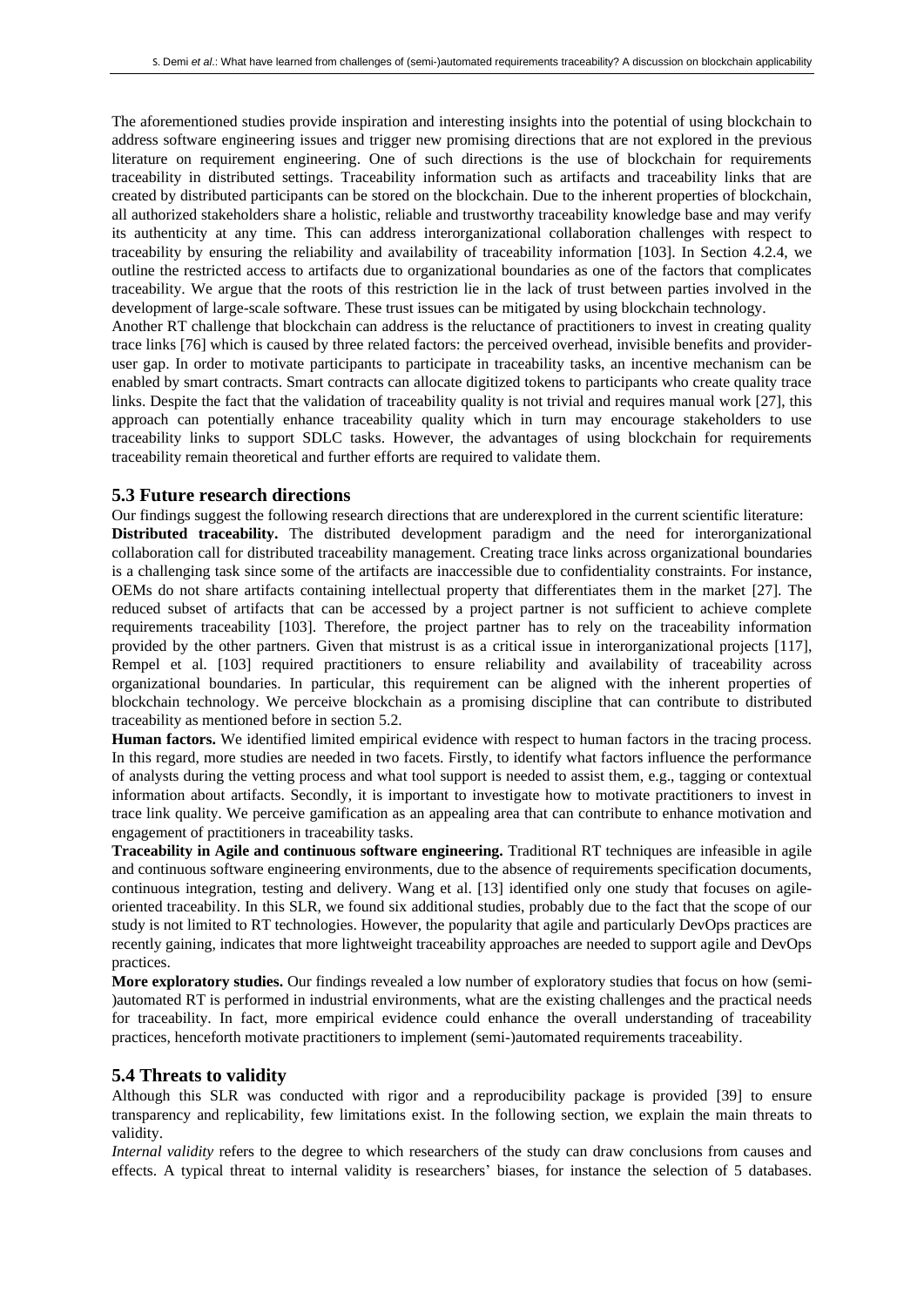Although, there is some inevitable subjectivity, this study followed with rigor the guidelines for performing systematic literature reviews in software engineering [43], in order to minimize as much as possible these biases. The guidelines consist of planning and developing a review protocol, developing the research question using the PICO strategy, using backward snowballing in addition to the database search, developing adequate search strings, inclusion/exclusion criteria, and using a data extraction form that includes quality criteria. Moreover, another threat to internal validity could be the maturity of the field. In this regard, given that requirements traceability has been studied for over three decades, we believe that the field is enough mature at least from the research perspective, thus suitable for a systematic review.

*External validity* refers to the extent to which the findings are generalizable to other contexts. It is worth mentioning that we did not constrain the selection of studies to a specific domain or tracing tool, thereby the majority of challenges we identified are of general nature. Nonetheless, the interpretation and priority of these challenges could be different in different types of domains. For instance, humans' judgement in the vetting process is very important in safety-critical systems, whereas in general-purpose systems it does not have the same relevance.

*Construct validity* refers to the extent to which the study measures the construct adequately. To ensure that the selected studies focus on *(semi-)automated requirements traceability,* we used these terms in the search string. Given that the term *"traceability"* can be used interchangeably with the term *"tracing*", we included both these terms to retrieve as many relevant studies as possible. Additionally, we conducted two searches: firstly, with the term "*automated"* and *"semi-automated"* and secondly, with other terms such as "*assisted"*. These two searches retrieved the same set of primary studies. However, we recognize that other terms could be used. To minimize this threat, we performed backward snowballing and identified 10 relevant studies. Although this study cannot ensure completeness, we believe it includes the most relevant primary studies regarding (semi- )automated requirements traceability.

*Conclusion validity* refers to reliability, i.e. the extent to which results can be relied to lead to correct conclusions. To ensure reliability, we developed the review protocol via brainstorming sessions, conducted searches in two rounds and cross-checked the results of the search process. Moreover, two of the authors assessed the selected studies against quality criteria independently, and the third author assessed the entire process. Disagreements were resolved through long discussions and consensus was achieved for the final set of primary studies. Regarding the data analysis process, we did not conduct it automatically by means of an analysis tool. Manual coding is potentially prone to human errors, however two of the authors performed the coding process independently, and their results were assessed by the third author with experience in SLRs in software engineering.

Furthermore, to ensure replicability of our study, we provide our extracted data as an archived package that can be accessed online [39]. In this way, our work can be assessed and/or extended by other researchers. It is noteworthy that there are interdependencies between the categories presented in this study, for instance change notification and propagation with communication/collaboration challenges in distributed environments or poor visualization with perceived overhead. However, these interdependencies are outside the scope of this study and are intended for future research. The interpretation of the interdependencies could enhance the understanding of the challenges.

## **6 Conclusion**

We carried out a systematic literature review to shed light into the challenges of implementing (semi-)automated requirements traceability, as reported by recent literature. A total of 4530 studies were retrieved and 70 of these studies were selected as relevant to this SLR. The objective of this study is to provide a holistic view of (semi- )automated RT challenges, in order to encourage further research in this area and to motivate practitioners to implement traceability practices. Our findings indicate experiments as the most frequent research method, and a lack of exploratory studies, such as surveys and case studies.

We identified 21 challenges and classified these challenges into the following categories: technological challenges, human factors, organizational challenges, communication and collaboration challenges, and regulatory challenges. The most frequent challenges identified and/or addressed were technological challenges, in particular the low accuracy of traceability recovery methods. Based on the findings, we also outlined promising dimensions that deserve further research. Blockchain technology was proposed as a suitable technical solution to address distributed traceability. Furthermore, we identified the need to address the human facet of the tracing process in two directions: by exploring how to support human analysts during the vetting process, and how to motivate stakeholders to assign high priority to traceability tasks. Finally, further research effort should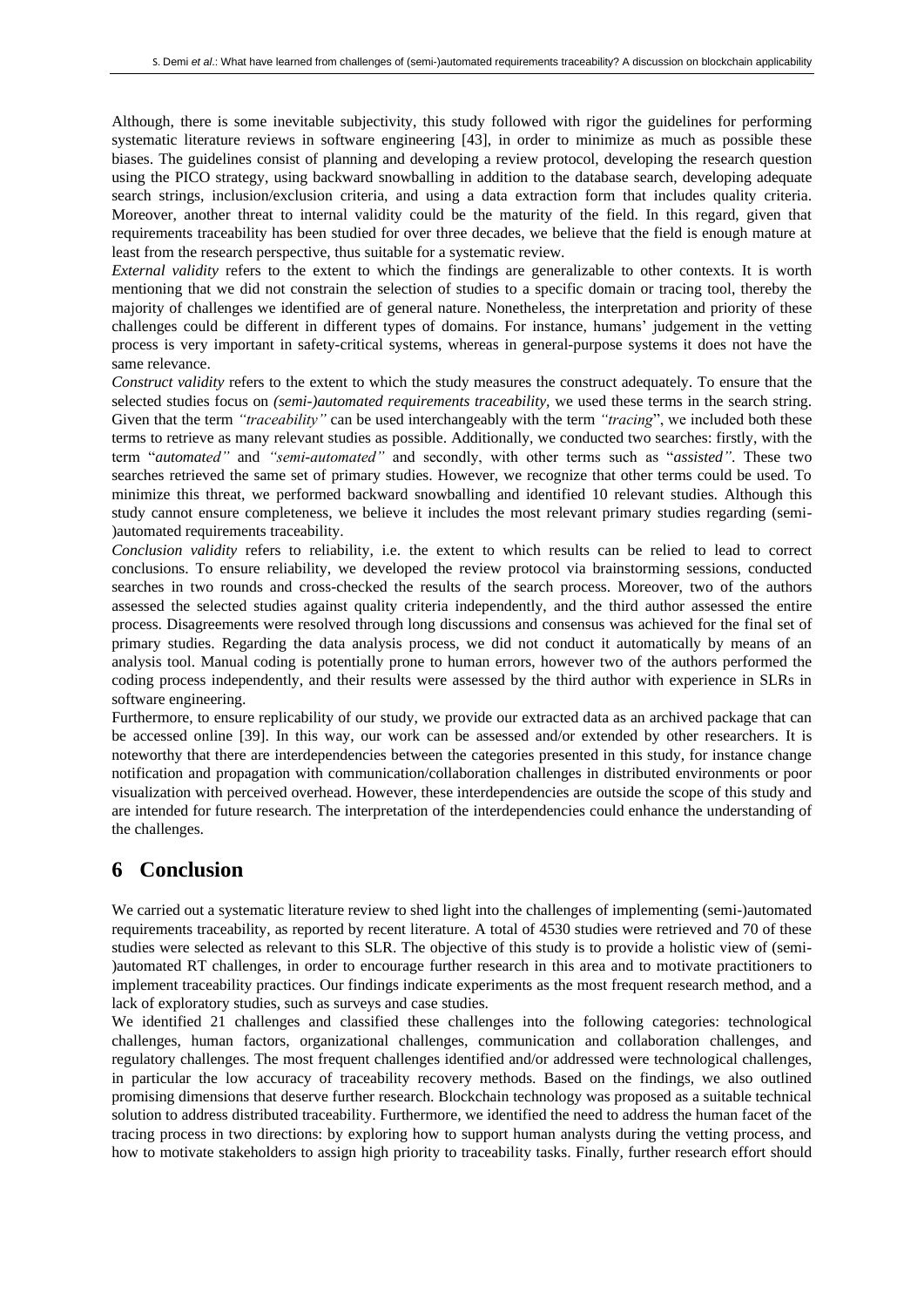be devoted to the exploration of traceability challenges in organizational settings. More empirical evidence may boost practitioners to adopt traceability practices.

Our future work consists of a more detailed analysis of the challenges by investigating the interdependencies among the categories. Further, we plan to conduct case studies in order to validate our findings in organizational settings. The findings of this study are part of an ongoing research effort that aims to develop a blockchainoriented framework for requirements traceability in interorganizational software projects [118].

## **References**

- 1 Pohl, K.: 'Requirements Engineering: Fundamentals, Principles, and Techniques' (Springer Publishing Company, Incorporated, 2010, 1st edn.)
- 2 Regan, G., McCaffery, F., McDaid, K., Flood, D.: 'The Barriers to Traceability and their Potential Solutions: Towards a Reference Framework', in '2012 38th Euromicro Conference on Software Engineering and Advanced Applications' 2012 38th Euromicro Conference on Software Engineering and Advanced Applications, (2012), pp. 319–322
- 3 Murugappan, S., Prabha, D.: 'Requirement Traceability for Software Development Lifecycle'*International Journal of Scientific & Engineering Research*, 2017, **8**, (5), pp. 1–11.
- 4 Mustafa, N., Labiche, Y.: 'The Need for Traceability in Heterogeneous Systems: A Systematic Literature Review', in '2017 IEEE 41st Annual Computer Software and Applications Conference (COMPSAC)' 2017 IEEE 41st Annual Computer Software and Applications Conference (COMPSAC), (2017), pp. 305–310
- 5 Mäder, P., Egyed, A.: 'Do developers benefit from requirements traceability when evolving and maintaining a software system?'*Empir Software Eng*, 2015, **20**, (2), pp. 413–441.
- 6 Kchaou, D., Bouassida, N., Mefteh, M., Ben-Abdallah, H.: 'Recovering semantic traceability between requirements and design for change impact analysis'*Innovations Syst Softw Eng*, 2019, **15**, (2), pp. 101– 115.
- 7 Regan, G., Mc Caffery, F., Mc Daid, K., Flood, D.: 'Medical device standards' requirements for traceability during the software development lifecycle and implementation of a traceability assessment model'*Computer Standards & Interfaces*, 2013, **36**, (1), pp. 3–9.
- 8 Caffery, F.M., Casey, V., Sivakumar, M.S., Coleman, G., Donnelly, P., Burton, J.: 'Medical Device Software Traceability', in Cleland-Huang, J., Gotel, O., Zisman, A. (Eds.): 'Software and Systems Traceability' (Springer, 2012), pp. 321–339
- 9 Mäder, P., Olivetto, R., Marcus, A.: 'Empirical studies in software and systems traceability'*Empir Software Eng*, 2017, **22**, (3), pp. 963–966.
- 10 Gotel, O.C.Z., Finkelstein, C.W.: 'An analysis of the requirements traceability problem', in 'Proceedings of IEEE International Conference on Requirements Engineering' Proceedings of IEEE International Conference on Requirements Engineering, (1994), pp. 94–101
- 11 Gotel, O., Cleland-Huang, J., Hayes, J.H., *et al.*: 'Traceability Fundamentals', in Cleland-Huang, J., Gotel, O., Zisman, A. (Eds.): 'Software and Systems Traceability' (Springer, 2012), pp. 3–22
- 12 Maro, S., Anjorin, A., Wohlrab, R., Steghöfer, J.-P.: 'Traceability maintenance: Factors and guidelines', in '2016 31st IEEE/ACM International Conference on Automated Software Engineering (ASE)' 2016 31st IEEE/ACM International Conference on Automated Software Engineering (ASE), (2016), pp. 414–425
- 13 Wang, B., Peng, R., Li, Y., Lai, H., Wang, Z.: 'Requirements traceability technologies and technology transfer decision support: A systematic review'*Journal of Systems and Software*, 2018, **146**, pp. 59–79.
- 14 Sundaram, S., Hayes, J., Dekhtyar, A., Holbrook, E.: 'Assessing traceability of software engineering artifacts'*Requirements Engineering*, 2010, **15**, (3), pp. 313–335.
- 15 Kong, W.-K., Hayes, J.H., Dekhtyar, A., Dekhtyar, O.: 'Process improvement for traceability: A study of human fallibility', in '2012 20th IEEE International Requirements Engineering Conference (RE)' 2012 20th IEEE International Requirements Engineering Conference (RE), (2012), pp. 31–40
- 16 Maro, S., Steghöfer, J.-P., Hayes, J., Cleland-Huang, J., Staron, M.: 'Vetting Automatically Generated Trace Links: What Information is Useful to Human Analysts?', in '2018 IEEE 26th International Requirements Engineering Conference (RE)' 2018 IEEE 26th International Requirements Engineering Conference (RE), (2018), pp. 52–63
- 17 Winkler, S., von Pilgrim, J.: 'A survey of traceability in requirements engineering and model-driven development'*Softw Syst Model*, 2010, **9**, (4), pp. 529–565.
- 18 Blaauboer, F., Sikkel, K., Aydin, M.N.: 'Deciding to Adopt Requirements Traceability in Practice', in Krogstie, J., Opdahl, A., Sindre, G. (Eds.): 'Advanced Information Systems Engineering' (Springer, 2007), pp. 294–308
- 19 Klimpke, L., Hildenbrand, T.: 'Towards End-to-End Traceability: Insights and Implications from Five Case Studies', in '2009 Fourth International Conference on Software Engineering Advances' 2009 Fourth International Conference on Software Engineering Advances, (2009), pp. 465–470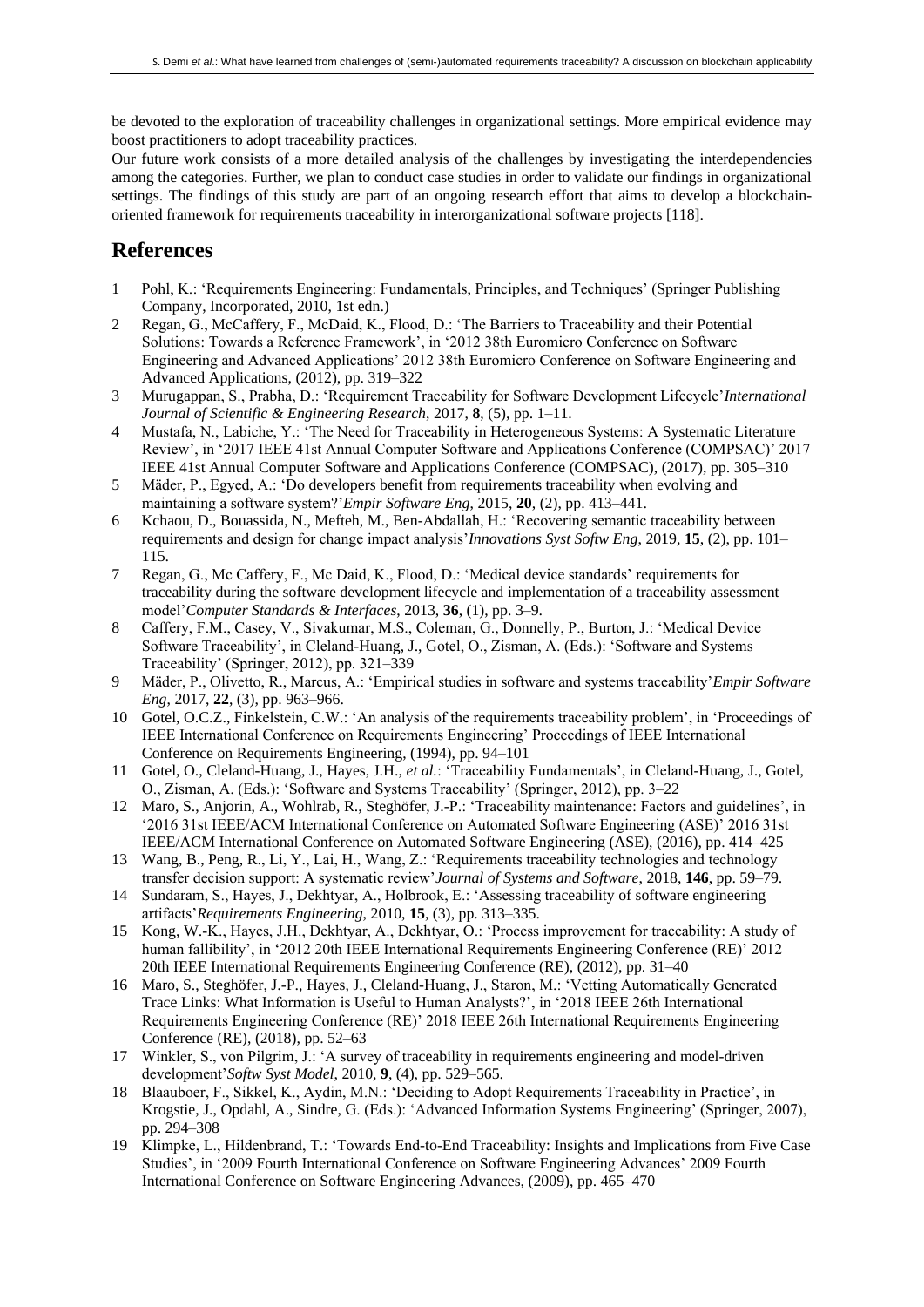- 20 Berry, D., Gacitua, R., Sawyer, P., Tjong, S.F.: 'The Case for Dumb Requirements Engineering Tools', in Regnell, B., Damian, D. (Eds.): 'Requirements Engineering: Foundation for Software Quality' (Springer, 2012), pp. 211–217
- 21 Saiedian, H., Kannenberg, A., Morozov, S.: 'A streamlined, cost-effective database approach to manage requirements traceability'*Software Qual J*, 2013, **21**, (1), pp. 23–38.
- 22 Niu, N., Wang, W., Gupta, A.: 'Gray Links in the Use of Requirements Traceability', in 'Proceedings of the 2016 24th ACM SIGSOFT International Symposium on Foundations of Software Engineering' (ACM, 2016), pp. 384–395
- 23 Gayer, S., Herrmann, A., Keuler, T., Riebisch, M., Antonino, P.O.: 'Lightweight Traceability for the Agile Architect'*Computer*, 2016, **49**, (5), pp. 64–71.
- 24 Fernández, D.M.: 'Supporting Requirements-Engineering Research That Industry Needs: The NaPiRE Initiative'*IEEE Software*, 2018, **35**, (1), pp. 112–116.
- 25 Regan, G., McCaffery, F., McDaid, K., Flood, D.: 'Traceability-Why Do It?', in Mas, A., Mesquida, A., Rout, T., O'Connor, R.V., Dorling, A. (Eds.): 'Software Process Improvement and Capability Determination' (Springer, 2012), pp. 161–172
- 26 Torkar, R., Gorschek, T., Feldt, R., Svahnberg, M., Raja, U.A., Kamran, K.: 'Requirements Traceability: a Systematic Review and Industry Case Study'*International Journal of Software Engineering and Knowledge Engineering*, 2012, **22**, pp. 385–434.
- 27 Maro, S., Steghöfer, J.-P., Staron, M.: 'Software traceability in the automotive domain: Challenges and solutions'*Journal of Systems and Software*, 2018, **141**, pp. 85–110.
- 28 Gotel, O., Cleland-Huang, J., Hayes, J.H., *et al.*: 'The Grand Challenge of Traceability (v1. 0)'2011.
- 29 Ramesh, B.: 'Factors Influencing Requirements Traceability Practice'*Commun. ACM*, 1998, **41**, (12), pp. 37–44.
- 30 Kannenberg, A., Saiedian, H.: 'Why Software Requirements Traceability Remains a Challenge'*The Journal of Defense Software Engineering*, 2009, **22**, pp. 14–19.
- 31 Nair, S., de la Vara, J.L., Sen, S.: 'A review of traceability research at the requirements engineering conferencere@21', in '2013 21st IEEE International Requirements Engineering Conference (RE)' 2013 21st IEEE International Requirements Engineering Conference (RE), (2013), pp. 222–229
- 32 Wieringa, R., Maiden, N., Mead, N., Rolland, C.: 'Requirements engineering paper classification and evaluation criteria: a proposal and a discussion'*Requirements engineering*, 2006, **11**, (1), pp. 102–107.
- 33 Kitchenham, B.: 'Procedures for Performing Systematic Reviews'no date, p. 33.
- 34 Moreno-Campos, E., Sanchez-Gordón, M.-L., Colomo-Palacios, R., de Amescua Seco, A.: 'Towards Measuring the Impact of the ISO/IEC 29110 Standard: A Systematic Review', in Barafort, B., O'Connor, R.V., Poth, A., Messnarz, R. (Eds.): 'Systems, Software and Services Process Improvement' (Springer, 2014), pp. 1–12
- 35 Sánchez-Gordón, M., Colomo-Palacios, R.: 'Taking the emotional pulse of software engineering A systematic literature review of empirical studies'*Information and Software Technology*, 2019, **115**, pp. 23– 43.
- 36 Sánchez-Gordón, M., Colomo-Palacios, R.: 'Characterizing DevOps Culture: A Systematic Literature Review', in Stamelos, I., O'Connor, R.V., Rout, T., Dorling, A. (Eds.): 'Software Process Improvement and Capability Determination' (Springer International Publishing, 2018), pp. 3–15
- 37 Kuhrmann, M., Fernández, D.M., Daneva, M.: 'On the Pragmatic Design of Literature Studies in Software Engineering: An Experience-based Guideline'*Empirical Softw. Engg.*, 2017, **22**, (6), pp. 2852–2891.
- 38 Jalali, S., Wohlin, C.: 'Systematic literature studies: Database searches vs. backward snowballing', in 'Proceedings of the 2012 ACM-IEEE International Symposium on Empirical Software Engineering and Measurement' Proceedings of the 2012 ACM-IEEE International Symposium on Empirical Software Engineering and Measurement, (2012), pp. 29–38
- 39 'What have we learned from the challenges of (semi-) automated requirements traceability? A discussion on blockchain applicability' (figshare, 2020)
- 40 Mäder, P., Gotel, O., Philippow, I.: 'Enabling Automated Traceability Maintenance through the Upkeep of Traceability Relations', in Paige, R.F., Hartman, A., Rensink, A. (Eds.): 'Model Driven Architecture - Foundations and Applications' (Springer, 2009), pp. 174–189
- 41 McCaffery, F., Casey, V.: 'Med-Trace', in O'Connor, R.V., Rout, T., McCaffery, F., Dorling, A. (Eds.): 'Software Process Improvement and Capability Determination' (Springer, 2011), pp. 208–211
- 42 Wohlin, C., Höst, M., Henningsson, K.: 'Empirical Research Methods in Software Engineering', in Conradi, R., Wang, A.I. (Eds.): 'Empirical Methods and Studies in Software Engineering: Experiences from ESERNET' (Springer, 2003), pp. 7–23
- 43 Kitchenham, B.: 'Guidelines for performing Systematic Literature Reviews in Software Engineering'no date, p. 44.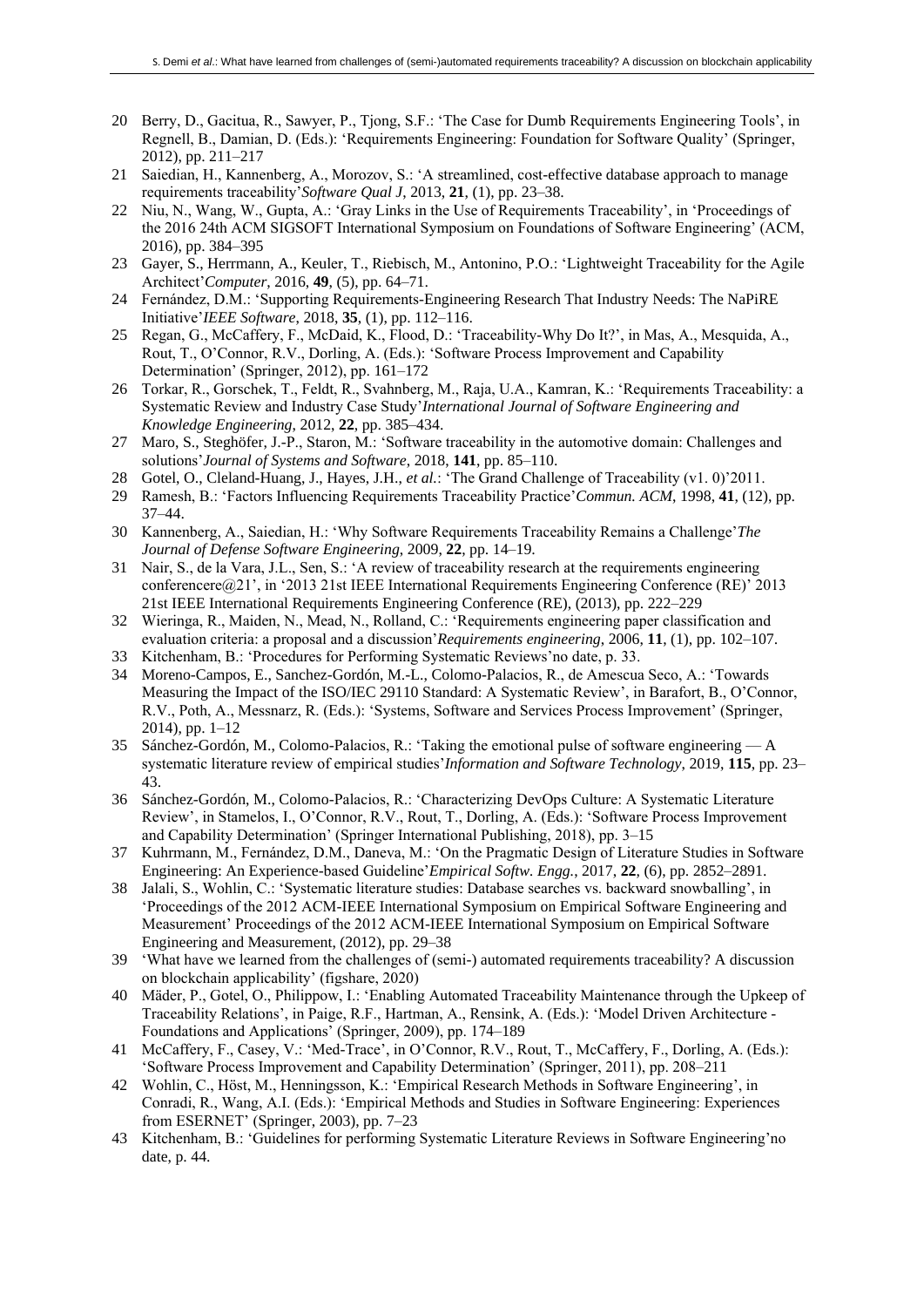- 44 Easterbrook, S., Singer, J., Storey, M.-A., Damian, D.: 'Selecting Empirical Methods for Software Engineering Research', in Shull, F., Singer, J., Sjøberg, D.I.K. (Eds.): 'Guide to Advanced Empirical Software Engineering' (Springer, 2008), pp. 285–311
- 45 Hong, Y., Kim, M., Lee, S.-W.: 'Requirements Management Tool with Evolving Traceability for Heterogeneous Artifacts in the Entire Life Cycle', in '2010 Eighth ACIS International Conference on Software Engineering Research, Management and Applications' 2010 Eighth ACIS International Conference on Software Engineering Research, Management and Applications, (2010), pp. 248–255
- 46 Zhou, J., Lu, Y., Lundqvist, K.: 'A Context-based Information Retrieval Technique for Recovering Use-Case-to-Source-Code Trace Links in Embedded Software Systems', in '2013 39th Euromicro Conference on Software Engineering and Advanced Applications' 2013 39th Euromicro Conference on Software Engineering and Advanced Applications, (2013), pp. 252–259
- 47 Asuncion, H.U., Taylor, R.N.: 'Capturing Custom Link Semantics Among Heterogeneous Artifacts and Tools', in 'Proceedings of the 2009 ICSE Workshop on Traceability in Emerging Forms of Software Engineering' (IEEE Computer Society, 2009), pp. 1–5
- 48 Diaz, D., Bavota, G., Marcus, A., Oliveto, R., Takahashi, S., De Lucia, A.: 'Using code ownership to improve IR-based Traceability Link Recovery', in '2013 21st International Conference on Program Comprehension (ICPC)' 2013 21st International Conference on Program Comprehension (ICPC), (2013), pp. 123–132
- 49 Capobianco, G., Lucia, A.D., Oliveto, R., Panichella, A., Panichella, S.: 'Improving IR-based traceability recovery via noun-based indexing of software artifacts'*Journal of Software: Evolution and Process*, 2013, **25**, (7), pp. 743–762.
- 50 Mahmoud, A., Niu, N.: 'Supporting requirements traceability through refactoring', in '2013 21st IEEE International Requirements Engineering Conference (RE)' 2013 21st IEEE International Requirements Engineering Conference (RE), (2013), pp. 32–41
- 51 Gervasi, V., Zowghi, D.: 'Supporting traceability through affinity mining', in '2014 IEEE 22nd International Requirements Engineering Conference (RE)' 2014 IEEE 22nd International Requirements Engineering Conference (RE), (2014), pp. 143–152
- 52 Borg, M., Gotel, O.C.Z., Wnuk, K.: 'Enabling traceability reuse for impact analyses: A feasibility study in a safety context', in '2013 7th International Workshop on Traceability in Emerging Forms of Software Engineering (TEFSE)' 2013 7th International Workshop on Traceability in Emerging Forms of Software Engineering (TEFSE), (2013), pp. 72–78
- 53 Dietrich, T., Cleland-Huang, J., Shin, Y.: 'Learning effective query transformations for enhanced requirements trace retrieval', in '2013 28th IEEE/ACM International Conference on Automated Software Engineering (ASE)' 2013 28th IEEE/ACM International Conference on Automated Software Engineering (ASE), (2013), pp. 586–591
- 54 Pandanaboyana, S., Sridharan, S., Yannelli, J., Hayes, J.H.: 'REquirements TRacing On target (RETRO) enhanced with an automated thesaurus builder: An empirical study', in '2013 7th International Workshop on Traceability in Emerging Forms of Software Engineering (TEFSE)' 2013 7th International Workshop on Traceability in Emerging Forms of Software Engineering (TEFSE), (2013), pp. 61–67
- 55 Ziftci, C., Krueger, I.: 'Tracing requirements to tests with high precision and recall', in '2011 26th IEEE/ACM International Conference on Automated Software Engineering (ASE 2011)' 2011 26th IEEE/ACM International Conference on Automated Software Engineering (ASE 2011), (2011), pp. 472– 475
- 56 Li, Y., Cleland-Huang, J.: 'Ontology-based trace retrieval', in '2013 7th International Workshop on Traceability in Emerging Forms of Software Engineering (TEFSE)' 2013 7th International Workshop on Traceability in Emerging Forms of Software Engineering (TEFSE), (2013), pp. 30–36
- 57 Shin, Y., Cleland-Huang, J.: 'A comparative evaluation of two user feedback techniques for requirements trace retrieval', in 'Proceedings of the 27th Annual ACM Symposium on Applied Computing' (Association for Computing Machinery, 2012), pp. 1069–1074
- 58 De Lucia, A., Di Penta, M., Oliveto, R., Panichella, A., Panichella, S.: 'Applying a smoothing filter to improve IR-based traceability recovery processes: An empirical investigation'*Information and Software Technology*, 2013, **55**, (4), pp. 741–754.
- 59 Gibiec, M., Czauderna, A., Cleland-Huang, J.: 'Towards mining replacement queries for hard-to-retrieve traces', in 'Proceedings of the IEEE/ACM international conference on Automated software engineering' (Association for Computing Machinery, 2010), pp. 245–254
- 60 Xiaofan Chen, Grundy, J.: 'Improving automated documentation to code traceability by combining retrieval techniques', in '2011 26th IEEE/ACM International Conference on Automated Software Engineering (ASE 2011)' 2011 26th IEEE/ACM International Conference on Automated Software Engineering (ASE 2011), (2011), pp. 223–232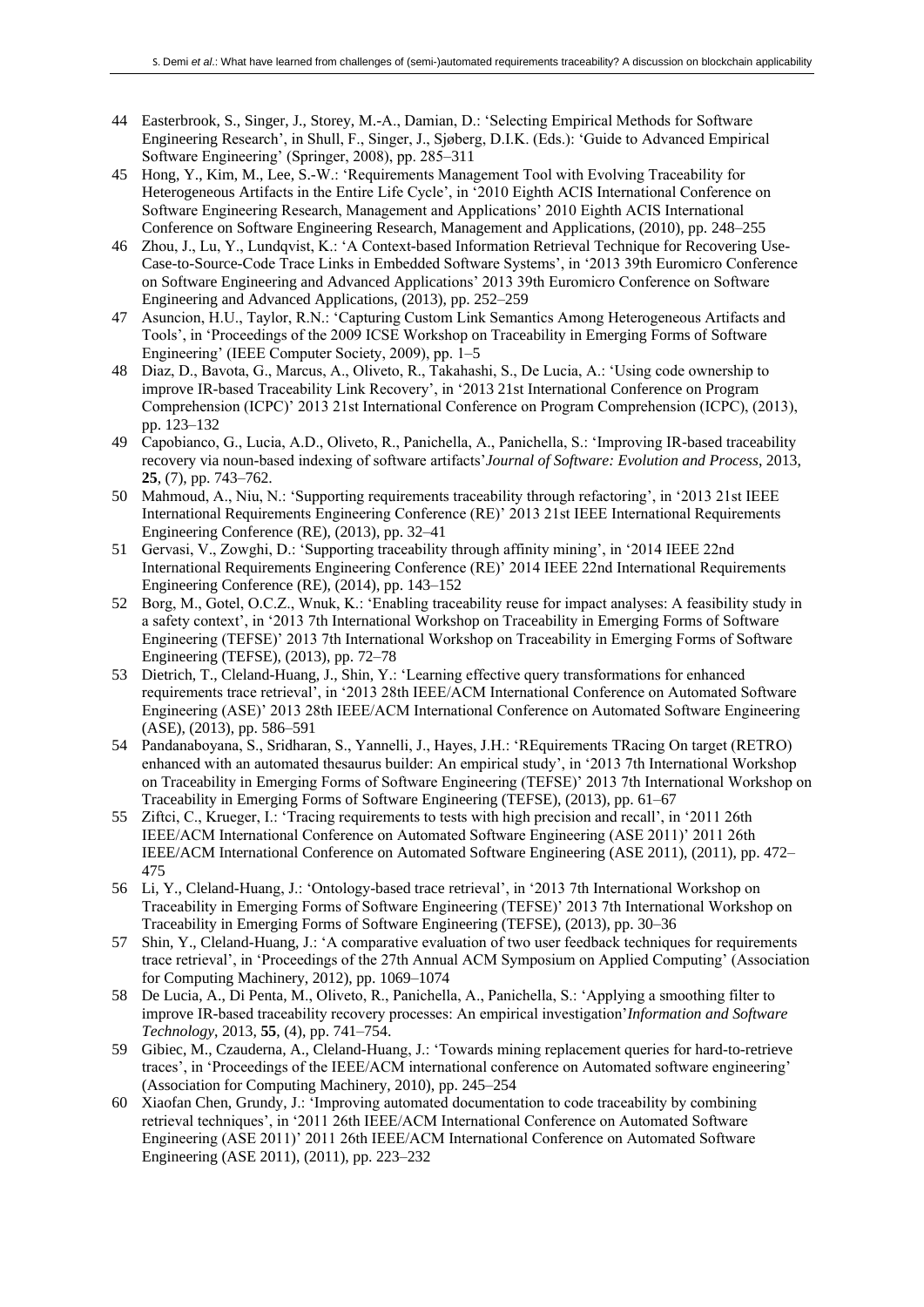- 61 Tsuchiya, R., Washizaki, H., Fukazawa, Y., Oshima, K., Mibe, R.: 'Interactive Recovery of Requirements Traceability Links Using User Feedback and Configuration Management Logs', in Zdravkovic, J., Kirikova, M., Johannesson, P. (Eds.): 'Advanced Information Systems Engineering' (Springer International Publishing, 2015), pp. 247–262
- 62 Wang, W., Niu, N., Liu, H., Niu, Z.: 'Enhancing Automated Requirements Traceability by Resolving Polysemy', in '2018 IEEE 26th International Requirements Engineering Conference (RE)' 2018 IEEE 26th International Requirements Engineering Conference (RE), (2018), pp. 40–51
- 63 Ghannem, A., Hamdi, M.S., Kessentini, M., Ammar, H.H.: 'Search-based requirements traceability recovery: A multi-objective approach', in '2017 IEEE Congress on Evolutionary Computation (CEC)' 2017 IEEE Congress on Evolutionary Computation (CEC), (2017), pp. 1183–1190
- 64 Lucassen, G., Dalpiaz, F., van der Werf, J.M.E.M., Brinkkemper, S., Zowghi, D.: 'Behavior-Driven Requirements Traceability via Automated Acceptance Tests', in '2017 IEEE 25th International Requirements Engineering Conference Workshops (REW)' 2017 IEEE 25th International Requirements Engineering Conference Workshops (REW), (2017), pp. 431–434
- 65 Haidrar, S., Anwar, A., Roudies, O.: 'Towards a generic framework for requirements traceability management for SysML language', in '2016 4th IEEE International Colloquium on Information Science and Technology (CiSt)' 2016 4th IEEE International Colloquium on Information Science and Technology (CiSt), (2016), pp. 210–215
- 66 Chen, L., Wang, D., Wang, J., Wang, Q.: 'Enhancing Unsupervised Requirements Traceability with Sequential Semantics', in '2019 26th Asia-Pacific Software Engineering Conference (APSEC)' 2019 26th Asia-Pacific Software Engineering Conference (APSEC), (2019), pp. 23–30
- 67 Mordinyi, R., Biffl, S.: 'Exploring Traceability Links via Issues for Detailed Requirements Coverage Reports', in '2017 IEEE 25th International Requirements Engineering Conference Workshops (REW)' 2017 IEEE 25th International Requirements Engineering Conference Workshops (REW), (2017), pp. 359– 366
- 68 Wang, W., Gupta, A., Niu, N., Da Xu, L., Cheng, J.-R.C., Niu, Z.: 'Automatically Tracing Dependability Requirements via Term-Based Relevance Feedback'*IEEE Transactions on Industrial Informatics*, 2018, **14**, (1), pp. 342–349.
- 69 Pakdeetrakulwong, U., Wongthongtham, P., Khan, N.: 'An Ontology-Based Multi-Agent System to Support Requirements Traceability in Multi-Site Software Development Environment', in 'Proceedings of the ASWEC 2015 24th Australasian Software Engineering Conference' (ACM, 2015), pp. 96–100
- 70 Guo, J., Cheng, J., Cleland-Huang, J.: 'Semantically Enhanced Software Traceability Using Deep Learning Techniques', in '2017 IEEE/ACM 39th International Conference on Software Engineering (ICSE)' 2017 IEEE/ACM 39th International Conference on Software Engineering (ICSE), (2017), pp. 3–14
- 71 Panichella, A., De Lucia, A., Zaidman, A.: 'Adaptive User Feedback for IR-Based Traceability Recovery', in '2015 IEEE/ACM 8th International Symposium on Software and Systems Traceability' 2015 IEEE/ACM 8th International Symposium on Software and Systems Traceability, (2015), pp. 15–21
- 72 Ali, N., Cai, H., Hamou-Lhadj, A., Hassine, J.: 'Exploiting Parts-of-Speech for effective automated requirements traceability'*Information and Software Technology*, 2019, **106**, pp. 126–141.
- 73 Mäder, P., Gotel, O.: 'Towards automated traceability maintenance'*Journal of Systems and Software*, 2012, **85**, (10), pp. 2205–2227.
- 74 Rempel, P., Mçder, P., Kuschke, T.: 'An empirical study on project-specific traceability strategies', in '2013 21st IEEE International Requirements Engineering Conference (RE)' 2013 21st IEEE International Requirements Engineering Conference (RE), (2013), pp. 195–204
- 75 Mader, P., Gotel, O., Philippow, I.: 'Motivation Matters in the Traceability Trenches', in '2009 17th IEEE International Requirements Engineering Conference' 2009 17th IEEE International Requirements Engineering Conference, (2009), pp. 143–148
- 76 Wohlrab, R., Knauss, E., Steghöfer, J.-P., Maro, S., Anjorin, A., Pelliccione, P.: 'Collaborative traceability management: a multiple case study from the perspectives of organization, process, and culture'*Requirements Eng*, 2018.
- 77 Sanchez, B.A.: 'Context-aware Traceability Across Heterogeneous Modelling Environments', in 'Proceedings of the 21st ACM/IEEE International Conference on Model Driven Engineering Languages and Systems: Companion Proceedings' (ACM, 2018), pp. 174–179
- 78 Amalfitano, D., Simone, V.D., Maietta, R.R., Scala, S., Fasolino, A.R.: 'Using tool integration for improving traceability management testing processes: An automotive industrial experience'*Journal of Software: Evolution and Process*, 2019, **31**, (6), p. e2171.
- 79 Panis, M.C.: 'Successful Deployment of Requirements Traceability in a Commercial Engineering Organization...Really', in '2010 18th IEEE International Requirements Engineering Conference' 2010 18th IEEE International Requirements Engineering Conference, (2010), pp. 303–307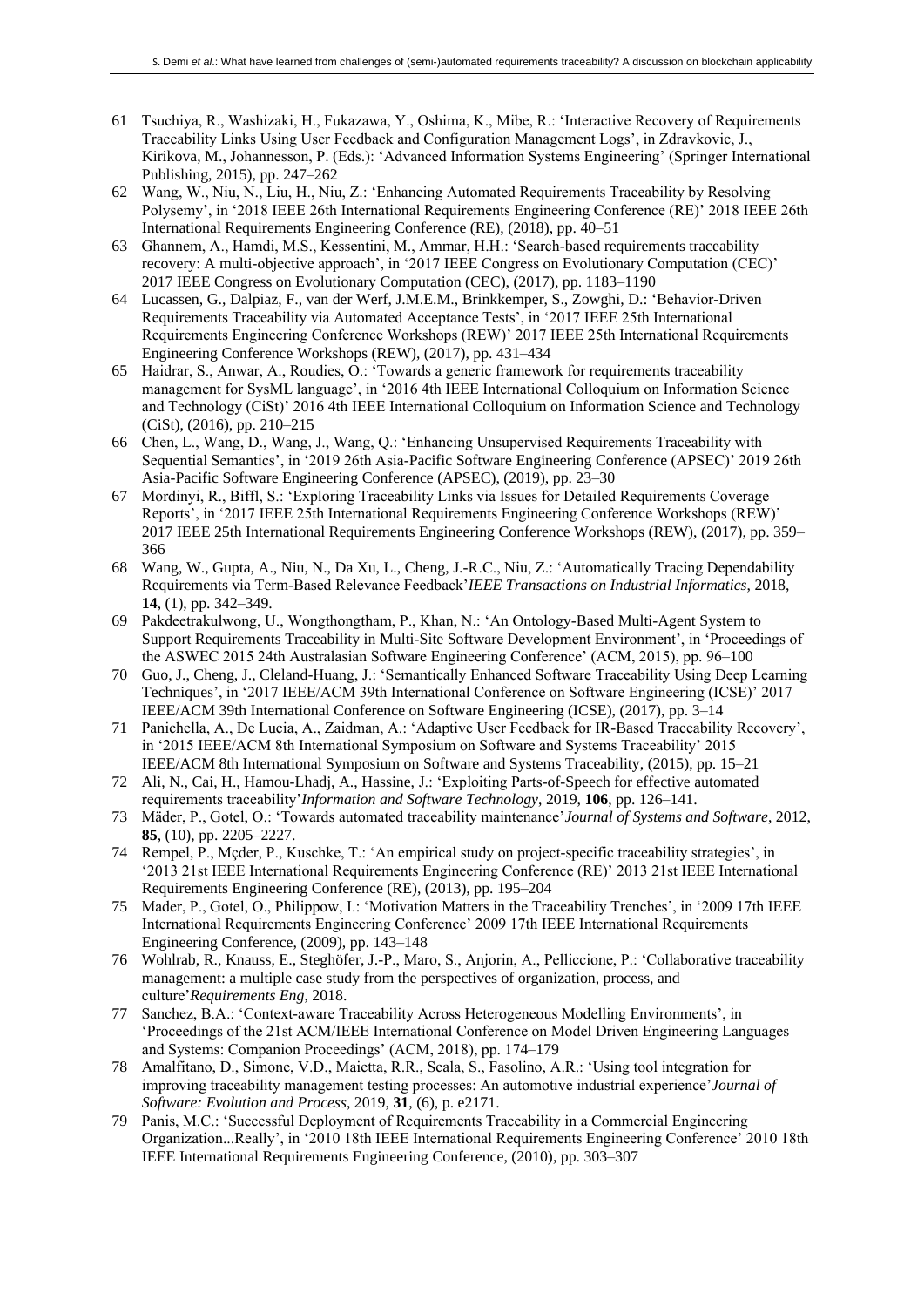- 80 Rahimi, M., Cleland-Huang, J.: 'Evolving software trace links between requirements and source code'*Empir Software Eng*, 2018, **23**, (4), pp. 2198–2231.
- 81 Mills, C., Escobar-Avila, J., Haiduc, S.: 'Automatic Traceability Maintenance via Machine Learning Classification', in '2018 IEEE International Conference on Software Maintenance and Evolution (ICSME)' 2018 IEEE International Conference on Software Maintenance and Evolution (ICSME), (2018), pp. 369– 380
- 82 Figueiredo, M.C., de Souza, C.R.B.: 'Wolf: Supporting impact analysis activities in distributed software development', in '2012 5th International Workshop on Co-operative and Human Aspects of Software Engineering (CHASE)' 2012 5th International Workshop on Co-operative and Human Aspects of Software Engineering (CHASE), (2012), pp. 40–46
- 83 Helming, J., Koegel, M., Naughton, H., David, J., Shterev, A.: 'Traceability-Based Change Awareness', in Schürr, A., Selic, B. (Eds.): 'Model Driven Engineering Languages and Systems' (Springer, 2009), pp. 372–376
- 84 Mäder, P., Jones, P.L., Zhang, Y., Cleland-Huang, J.: 'Strategic Traceability for Safety-Critical Projects'*IEEE Software*, 2013, **30**, (3), pp. 58–66.
- 85 Aung, T.W.W., Huo, H., Sui, Y.: 'Interactive Traceability Links Visualization using Hierarchical Trace Map', in '2019 IEEE International Conference on Software Maintenance and Evolution (ICSME)' 2019 IEEE International Conference on Software Maintenance and Evolution (ICSME), (2019), pp. 367–369
- 86 Cuddeback, D., Dekhtyar, A., Hayes, J.: 'Automated Requirements Traceability: The Study of Human Analysts', in '2010 18th IEEE International Requirements Engineering Conference' 2010 18th IEEE International Requirements Engineering Conference, (2010), pp. 231–240
- 87 Dekhtyar, A., Dekhtyar, O., Holden, J., Hayes, J.H., Cuddeback, D., Kong, W.-K.: 'On human analyst performance in assisted requirements tracing: Statistical analysis', in '2011 IEEE 19th International Requirements Engineering Conference' 2011 IEEE 19th International Requirements Engineering Conference, (2011), pp. 111–120
- 88 Kong, W.-K., Huffman Hayes, J., Dekhtyar, A., Holden, J.: 'How Do We Trace Requirements: An Initial Study of Analyst Behavior in Trace Validation Tasks', in 'Proceedings of the 4th International Workshop on Cooperative and Human Aspects of Software Engineering' (ACM, 2011), pp. 32–39
- 89 Niu, N., Mahmoud, A., Chen, Z., Bradshaw, G.: 'Departures from optimality: Understanding human analyst's information foraging in assisted requirements tracing', in '2013 35th International Conference on Software Engineering (ICSE)' 2013 35th International Conference on Software Engineering (ICSE), (2013), pp. 572–581
- 90 Cuddeback, D., Dekhtyar, A., Hayes, J.H., Holden, J., Kong, W.-K.: 'Towards overcoming human analyst fallibility in the requirements tracing process: NIER track', in '2011 33rd International Conference on Software Engineering (ICSE)' 2011 33rd International Conference on Software Engineering (ICSE), (2011), pp. 860–863
- 91 Borg, M., Pfahl, D.: 'Do better IR tools improve the accuracy of engineers' traceability recovery?', in 'Proceedings of the International Workshop on Machine Learning Technologies in Software Engineering' (Association for Computing Machinery, 2011), pp. 27–34
- 92 Hayes, J.H., Dekhtyar, A., Larsen, J., Guéhéneuc, Y.-G.: 'Effective use of analysts' effort in automated tracing'*Requirements Engineering*, 2018, **23**, (1), pp. 119–143.
- 93 Wang, W., Niu, N., Liu, H., Wu, Y.: 'Tagging in Assisted Tracing', in '2015 IEEE/ACM 8th International Symposium on Software and Systems Traceability' 2015 IEEE/ACM 8th International Symposium on Software and Systems Traceability, (2015), pp. 8–14
- 94 Casey, V., Caffery, F.M.: 'A lightweight traceability assessment method for medical device software'*Journal of Software: Evolution and Process*, 2013, **25**, (4), pp. 363–372.
- 95 Rempel, P., Mäder, P.: 'A quality model for the systematic assessment of requirements traceability', in '2015 IEEE 23rd International Requirements Engineering Conference (RE)' 2015 IEEE 23rd International Requirements Engineering Conference (RE), (2015), pp. 176–185
- 96 Regan, G., Biro, M., Flood, D., McCaffery, F.: 'Assessing traceability—practical experiences and lessons learned'*Journal of Software: Evolution and Process*, 2015, **27**, (8), pp. 591–601.
- 97 Ståhl, D., Hallén, K., Bosch, J.: 'Continuous Integration and Delivery Traceability in Industry: Needs and Practices', in '2016 42th Euromicro Conference on Software Engineering and Advanced Applications (SEAA)' 2016 42th Euromicro Conference on Software Engineering and Advanced Applications (SEAA), (2016), pp. 68–72
- 98 Espinoza, A., Garbajosa, J.: 'A study to support agile methods more effectively through traceability'*Innovations Syst Softw Eng*, 2011, **7**, (1), pp. 53–69.
- 99 Rubasinghe, I., Meedeniya, D., Perera, I.: 'Automated Inter-artefact Traceability Establishment for DevOps Practice', in '2018 IEEE/ACIS 17th International Conference on Computer and Information Science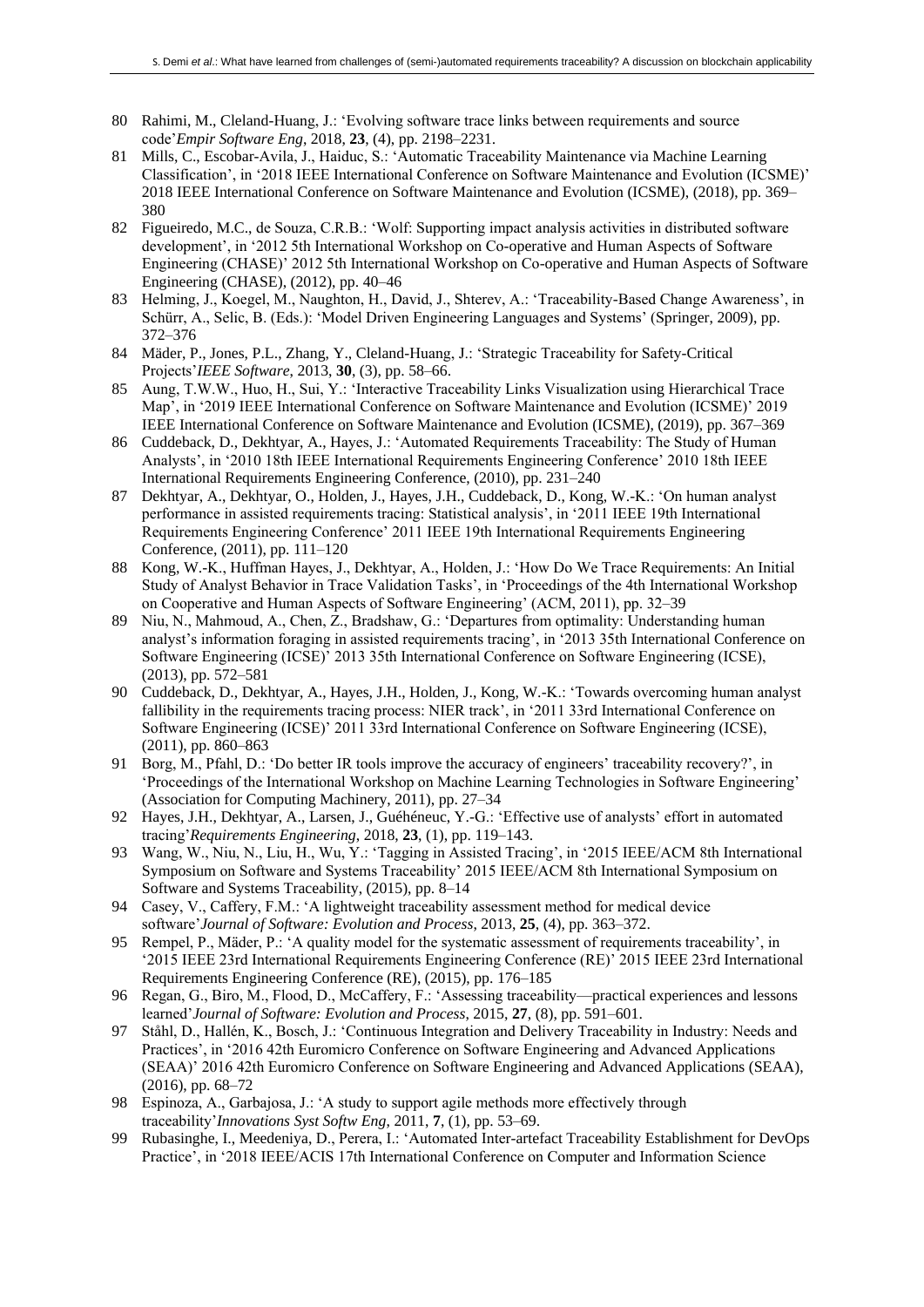(ICIS)' 2018 IEEE/ACIS 17th International Conference on Computer and Information Science (ICIS), (2018), pp. 211–216

- 100 Murtazina, M.Sh., Avdeenko, T.V.: 'An Ontology-based Approach to Support for Requirements Traceability in Agile Development'*Procedia Computer Science*, 2019, **150**, pp. 628–635.
- 101 Elamin, R., Osman, R.: 'Towards Requirements Reuse by Implementing Traceability in Agile Development', in '2017 IEEE 41st Annual Computer Software and Applications Conference (COMPSAC)' 2017 IEEE 41st Annual Computer Software and Applications Conference (COMPSAC), (2017), pp. 431– 436
- 102 Furtado, F., Zisman, A.: 'Trace++: A Traceability Approach to Support Transitioning to Agile Software Engineering', in '2016 IEEE 24th International Requirements Engineering Conference (RE)' 2016 IEEE 24th International Requirements Engineering Conference (RE), (2016), pp. 66–75
- 103 Rempel, P., Mäder, P., Kuschke, T., Philippow, I.: 'Requirements Traceability across Organizational Boundaries - A Survey and Taxonomy', in Doerr, J., Opdahl, A.L. (Eds.): 'Requirements Engineering: Foundation for Software Quality' (Springer, 2013), pp. 125–140
- 104 Fernández, D.M., Wagner, S.: 'Naming the Pain in Requirements Engineering: Design of a Global Family of Surveys and First Results from Germany'*Proceedings of the 17th International Conference on Evaluation and Assessment in Software Engineering - EASE '13*, 2013, p. 183.
- 105 Fernando Capretz, L.: 'Bringing the Human Factor to Software Engineering'*IEEE Software*, 2014, **31**, (2), pp. 104–104.
- 106 Colomo-Palacios, R.: 'Cross Fertilization in Software Engineering', in Yilmaz, M., Niemann, J., Clarke, P., Messnarz, R. (Eds.): 'Systems, Software and Services Process Improvement' (Springer International Publishing, 2020), pp. 3–13
- 107 Marchesi, M.: 'Why blockchain is important for software developers, and why software engineering is important for blockchain software (Keynote)', in '2018 International Workshop on Blockchain Oriented Software Engineering (IWBOSE)' 2018 International Workshop on Blockchain Oriented Software Engineering (IWBOSE), (2018), pp. 1–1
- 108 Swan, M.: 'Blockchain: Blueprint for a new economy' ( O'Reilly Media, Inc., 2015)
- 109 Tschorsch, F., Scheuermann, B.: 'Bitcoin and beyond: A technical survey on decentralized digital currencies'*IEEE Communications Surveys & Tutorials*, 2016, **18**, (3), pp. 2084–2123.
- 110 Zheng, Z., Xie, S., Dai, H.-N., Chen, X., Wang, H.: 'Blockchain challenges and opportunities: A survey'*International Journal of Web and Grid Services*, 2018, **14**, (4), pp. 352–375.
- 111 Vacca, A., Di Sorbo, A., Visaggio, C.A., Canfora, G.: 'A systematic literature review of blockchain and smart contract development: Techniques, tools, and open challenges'*Journal of Systems and Software*, 2021, **174**, p. 110891.
- 112 Demi, S., Colomo-Palacios, R., Sánchez-Gordón, M.: 'Software Engineering Applications Enabled by Blockchain Technology: A Systematic Mapping Study'*Applied Sciences*, 2021, **11**, (7), p. 2960.
- 113 Yilmaz, M., Tasel, S., Tuzun, E., Gulec, U., O'Connor, R.V., Clarke, P.M.: 'Applying Blockchain to Improve the Integrity of the Software Development Process', in Walker, A., O'Connor, R.V., Messnarz, R. (Eds.): 'Systems, Software and Services Process Improvement' (Springer International Publishing, 2019), pp. 260–271
- 114 Singi, K., Kaulgud, V., Bose, R.P.J.C., Podder, S.: 'CAG: Compliance Adherence and Governance in Software Delivery Using Blockchain', in '2019 IEEE/ACM 2nd International Workshop on Emerging Trends in Software Engineering for Blockchain (WETSEB)' 2019 IEEE/ACM 2nd International Workshop on Emerging Trends in Software Engineering for Blockchain (WETSEB), (2019), pp. 32–39
- 115 Bose, R.P.J.C., Phokela, K.K., Kaulgud, V., Podder, S.: 'BLINKER: A Blockchain-Enabled Framework for Software Provenance', in '2019 26th Asia-Pacific Software Engineering Conference (APSEC)' 2019 26th Asia-Pacific Software Engineering Conference (APSEC), (2019), pp. 1–8
- 116 R P, J.C.B., Singi, K., Kaulgud, V., Phokela, K.K., Podder, S.: 'Framework for Trustworthy Software Development', in '2019 34th IEEE/ACM International Conference on Automated Software Engineering Workshop (ASEW)' 2019 34th IEEE/ACM International Conference on Automated Software Engineering Workshop (ASEW), (2019), pp. 45–48
- 117 Damian, D., Chisan, J.: 'An Empirical Study of the Complex Relationships between Requirements Engineering Processes and Other Processes that Lead to Payoffs in Productivity, Quality, and Risk Management'*IEEE Trans. Softw. Eng.*, 2006, **32**, (7), pp. 433–453.
- 118 Demi, S.: 'Blockchain-oriented Requirements Engineering: A Framework', in '2020 IEEE 28th International Requirements Engineering Conference (RE)' 2020 IEEE 28th International Requirements Engineering Conference (RE), (2020), pp. 428–433

**Appendix:** List of primary studies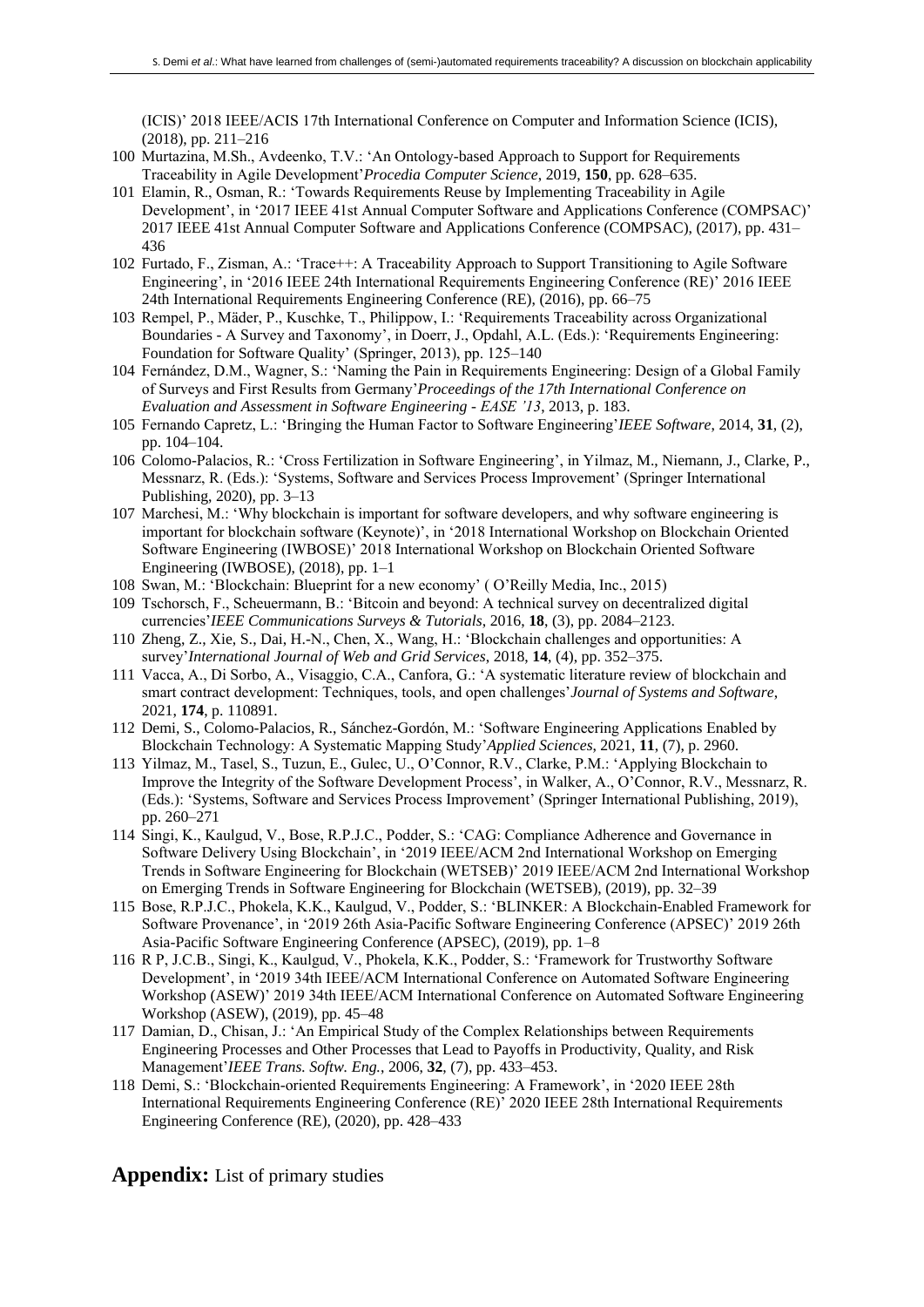| ID                         | <b>Study</b>        | <b>Title</b>                                                                                                                |
|----------------------------|---------------------|-----------------------------------------------------------------------------------------------------------------------------|
| PS1                        | reference<br>$[86]$ | Automated requirements traceability: The study of human analysts                                                            |
| PS <sub>2</sub>            | $[87]$              | On human analyst performance in assisted requirements tracing: Statistical analysis                                         |
| PS3                        | $[15]$              | Process improvement for traceability: A study of human fallibility                                                          |
| PS4                        | [88]                | How do we trace requirements: an initial study of analyst behavior in trace validation tasks                                |
| PS5                        | $[89]$              | Departures from optimality: Understanding human analyst's information foraging in assisted                                  |
|                            |                     | requirement tracing                                                                                                         |
| PS6                        | [90]                | Towards overcoming human analyst fallibility in requirements tracing process: NIER track                                    |
| PS7                        | [16]                | Vetting automatically generated trace links: What information is useful to human analysts                                   |
| PS8                        | $[92]$              | Effective use of analysts' effort in automated tracing                                                                      |
| PS9                        | $[76]$              | Collaborative traceability management: A multiple case study from the perspectives of                                       |
|                            |                     | organization, process and culture                                                                                           |
| <b>PS10</b>                | $[103]$             | Requirements traceability across organizational boundaries: A survey and taxonomy                                           |
| <b>PS11</b>                | $[7]$               | Medical device standards` requirements for traceability during the software development lifecycle                           |
|                            |                     | and implementation of a traceability assessment model                                                                       |
| <b>PS12</b>                | $[94]$              | A lightweight traceability assessment method for medical device software                                                    |
| <b>PS13</b>                | $[73]$              | Towards automated traceability maintenance                                                                                  |
| <b>PS14</b>                | $[12]$              | Traceability maintenance: factors and guidelines                                                                            |
| <b>PS15</b>                | $[14]$              | Assessing traceability of software engineering artifacts                                                                    |
| <b>PS16</b>                | $[45]$              | Requirements management tool with evolving traceability for heterogeneous artifacts in the entire                           |
|                            |                     | lifecycle                                                                                                                   |
| <b>PS17</b>                | $[47]$              | Capturing custom link semantics among heterogeneous artifacts and tools                                                     |
| <b>PS18</b>                | [61]                | Interactive recovery of requirements traceability links using user feedback and configuration                               |
|                            |                     | management logs                                                                                                             |
| <b>PS19</b>                | $[77]$              | Context-aware traceability across heterogeneous modelling                                                                   |
| <b>PS20</b>                | $[97]$              | Continuous integration and delivery traceability in industry: needs and practices                                           |
| <b>PS21</b>                | $[26]$              | Requirements traceability: A systematic review and industry case study                                                      |
| <b>PS22</b>                | [48]                | Using code ownership to improve IR-based traceability link recovery<br>Gray links in the use of requirements traceability   |
| <b>PS23</b><br><b>PS24</b> | [22]<br>[62]        | Enhancing automated requirements traceability by resolving polysemy                                                         |
| <b>PS25</b>                | [93]                | Tagging in assisted tracing                                                                                                 |
| <b>PS26</b>                | [49]                | Improving IR-based traceability recovery via noun-based indexing of software artifacts                                      |
| <b>PS27</b>                | [84]                | Strategic traceability for safety-critical projects                                                                         |
| <b>PS28</b>                | [50]                | Supporting requirements traceability through refactoring                                                                    |
| <b>PS29</b>                | [51]                | Supporting traceability through affinity mining                                                                             |
| <b>PS30</b>                | $[52]$              | Enabling traceability reuse for impact analysis: A feasibility study in a safety context                                    |
| <b>PS31</b>                | $[63]$              | Search-based requirements traceability recovery: A multi-objective approach                                                 |
| <b>PS32</b>                | $[99]$              | Automated inter-artefact traceability establishment for DevOps practice                                                     |
| <b>PS33</b>                | $[27]$              | Software traceability in the automotive domain: Challenges and solutions                                                    |
| <b>PS34</b>                | [64]                | Behavior-driven requirements traceability via automated acceptance tests                                                    |
| <b>PS35</b>                | $[85]$              | Interactive traceability links visualization using hierarchical trace map                                                   |
| <b>PS36</b>                | [53]                | Learning effective query transformations for enhanced requirements trace retrieval                                          |
| <b>PS37</b>                | [65]                | Towards a generic framework for requirements traceability management for SysML language                                     |
| <b>PS38</b>                | [66]                | Enhancing unsupervised requirements traceability with sequential semantics                                                  |
| <b>PS39</b>                | $[54]$              | Requirements Tracing on Target (RETRO) Enhanced with an automated Thesaurus Builder                                         |
| <b>PS40</b>                | [67]                | Exploring traceability links via issues for detailed requirements coverage reports                                          |
| <b>PS41</b>                | $[55]$              | Tracing requirements to tests with high precision and recall                                                                |
| <b>PS42</b>                | $[46]$              | A context-based information retrieval technique for recovering use-case-to-source-code trace links                          |
|                            |                     | in embedded software systems                                                                                                |
| <b>PS43</b>                | $[68]$              | Automatically tracing dependability requirements via term-based relevance feedback                                          |
| <b>PS44</b>                | [98]                | A study to support agile methods through traceability                                                                       |
| <b>PS45</b>                | $[56]$              | Ontology-based trace retrieval                                                                                              |
| <b>PS46</b>                | $[69]$              | An ontology-based multi-agent system to support requirements traceability in multi-site software<br>development environment |
|                            |                     |                                                                                                                             |